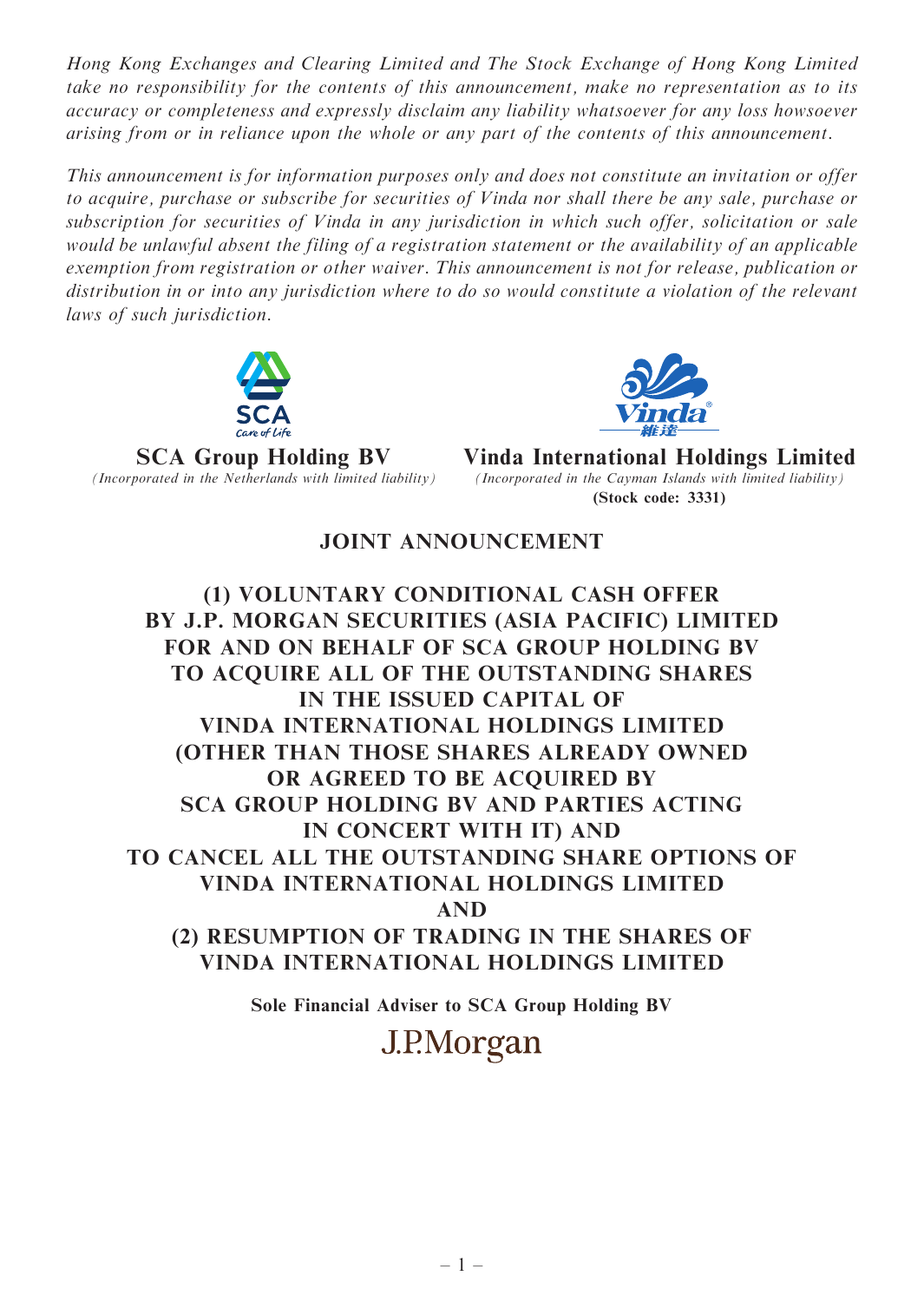## INTRODUCTION

The Offeror and Vinda are pleased to jointly announce that J.P. Morgan will, for and on behalf of the Offeror, make a voluntary conditional cash offer (i) to acquire all of the outstanding Shares in the issued share capital of Vinda (other than those Shares already owned or agreed to be acquired by the Offeror and the parties acting in concert with it); and (ii) to cancel all the outstanding Options.

## THE OFFERS

## The Share Offer

J.P. Morgan will, for and on behalf of the Offeror, make a voluntary conditional cash offer to acquire all of the outstanding Shares in the issued share capital of Vinda (other than those Shares already owned or agreed to be acquired by the Offeror and the parties acting in concert with it) on the following terms:

For each Offer Share . . . . . . . . . . . . . . . . . . . . . . . . . . . . . . . . . . . HK\$11.00 in cash

The Share Offer will be extended to all Independent Shareholders in accordance with the Takeovers Code. The Offer Shares to be acquired under the Share Offer shall be fully paid and shall be acquired free from all Encumbrances and together with all rights attaching to them as at the Closing Date or subsequently becoming attached to them, including the right to receive in full all dividends and other distributions, if any, declared, made or paid on or after the Closing Date.

The Share Offer Price of HK\$11.00 per Offer Share represents a premium of approximately 38.36% over the closing price of HK\$7.95 per Offer Share as quoted on the Stock Exchange on the Last Trading Date.

## The Option Offer

J.P. Morgan will, for and on behalf of the Offeror, make appropriate offers to the Optionholders in accordance with Rule 13 of the Takeovers Code to cancel all the outstanding Options (whether vested or not) in exchange for cash on the following terms:

 $(A)$  In respect of Options with an exercise price of HK\$2.98:

| $(B)$ In respect of Options with an exercise price of HK\$5.42:  |  |
|------------------------------------------------------------------|--|
|                                                                  |  |
| (C) In respect of Options with an exercise price of $HK88.648$ : |  |
|                                                                  |  |
| (D) In respect of Options with an exercise price of $HK$10.34$ : |  |
|                                                                  |  |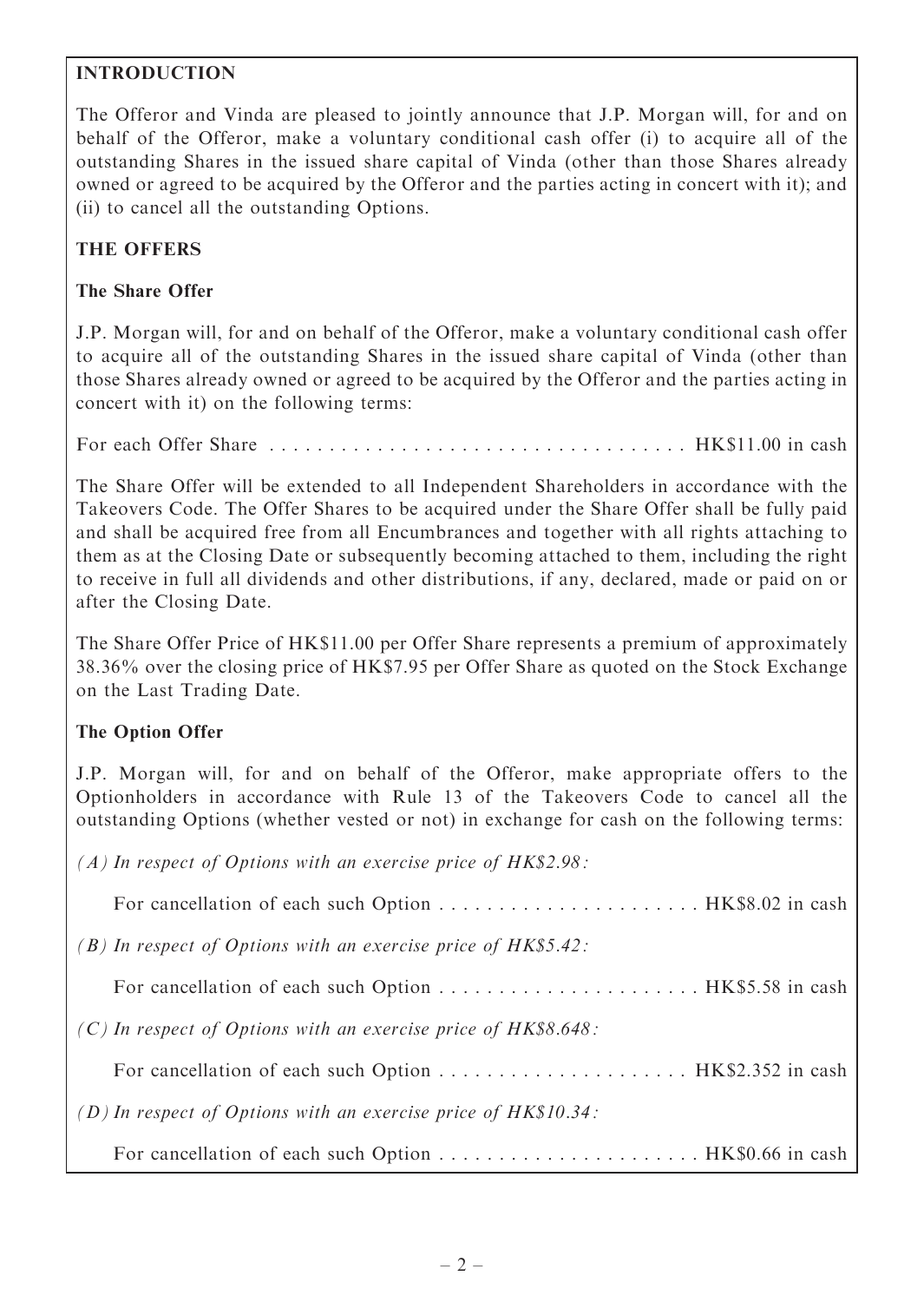In respect of Options with an exercise price of HK\$14.06, as the exercise price for the underlying Shares is above the Share Offer Price, J.P. Morgan will, for and on behalf of the Offeror, make a nominal cash offer for the cancellation of such Options on the following terms:

For cancellation of each such Option.............. . . . . . . . . . HK\$0.0001 in cash

## VALUE OF THE OFFERS

On the assumption that no outstanding Options are exercised prior to the Closing Date and the Share Offer and the Option Offer are accepted in full, after taking into account the 216,431,897 Shares already held by the Offeror (and the parties acting in concert with it), representing approximately 21.68% of the issued share capital of Vinda, the Offers are valued at HK\$8,647,492,611 in aggregate. On the assumption that all the outstanding Options are exercised in full prior to the Closing Date and the Share Offer is accepted in full (including all Shares issued and allotted as a result of the exercise of the Options), after taking into account the 216,431,897 Shares already held by the Offeror (and the parties acting in concert with it), the Offers are valued at HK\$8,894,190,679 in aggregate on a fullydiluted basis.

# CONDITIONS TO THE SHARE OFFER

The Share Offer is conditional on the satisfaction of the following conditions:

- (i) valid acceptances of the Share Offer being received (and not, where permitted, withdrawn) by 4: 00 p.m. on the Closing Date (or such later time or date as the Offeror may, subject to the Takeovers Code, decide) in respect of such number of Offer Shares which, together with Shares already owned or agreed to be acquired before or during the Offers, would result in the Offeror and the parties acting in concert with it holding more than 50% of the voting rights in Vinda on a fully-diluted basis as at the Closing Date;
- (ii) the Shares remaining listed and traded on the Stock Exchange up to the Closing Date (or, if earlier, the Unconditional Date) save for any temporary suspension(s) of trading in the Shares as a result of the Offers and no indication being received on or before the Closing Date (or, if earlier, the Unconditional Date) from the SFC and/or the Stock Exchange to the effect that the listing of the Shares on the Stock Exchange is or is likely to be withdrawn, other than as a result of either of the Offers or anything done or caused by or on behalf of the Offeror or any party acting in concert with it;
- (iii) the representations and warranties given by each of the Committed Parties in the Irrevocable Undertakings remaining true and accurate and not misleading on each of (a) the date of execution of the Irrevocable Undertakings, (b) the Despatch Date, (c) the date on which each of the Committed Parties respectively delivers the duly executed form of acceptance and transfer for his/her/its Shares or Options (as the case may be) in accordance with the section headed ''Irrevocable Undertakings'' of this announcement and (d) the Unconditional Date;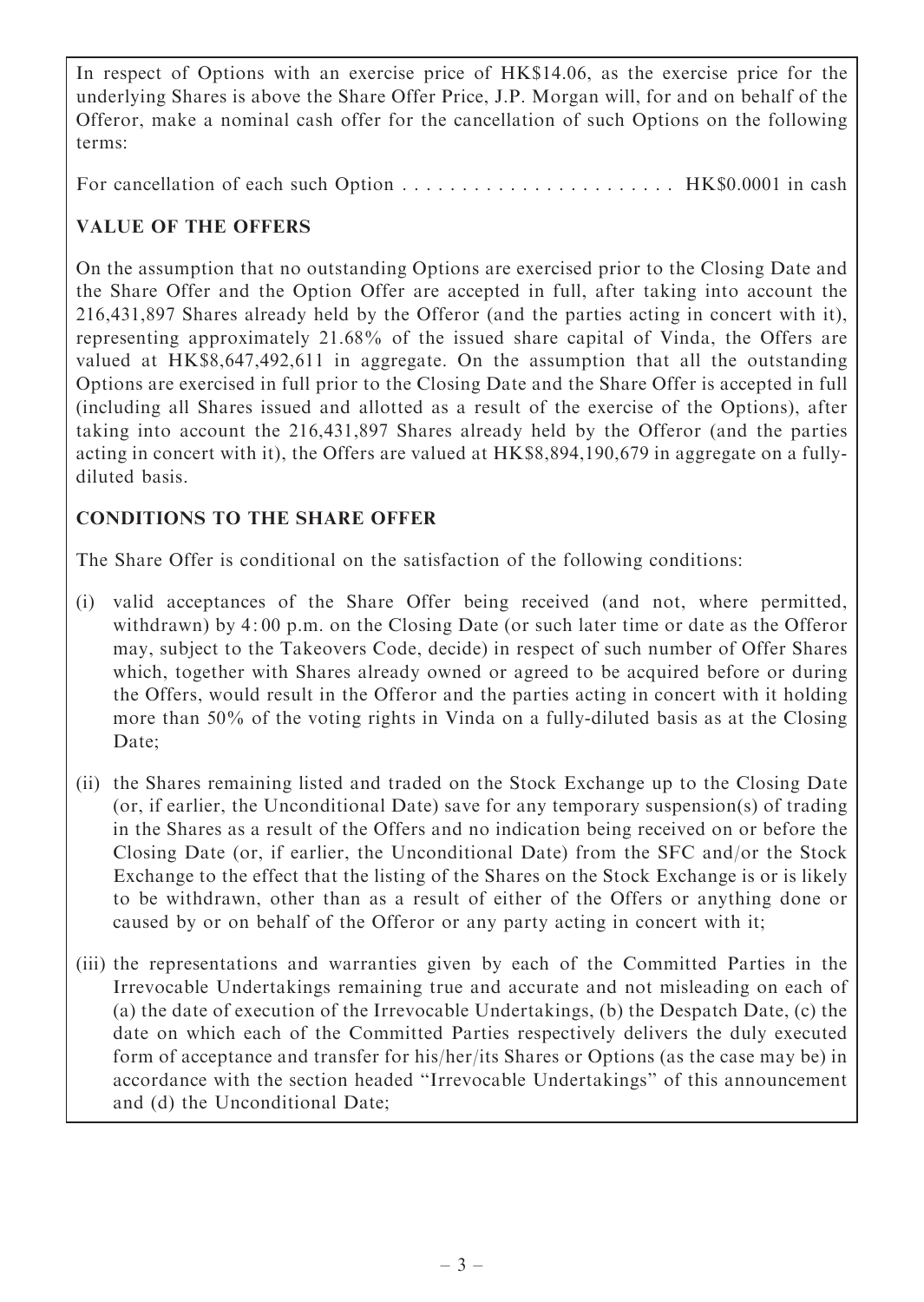- (iv) (a) all Consents as are necessary for the consummation of the transactions contemplated in the Irrevocable Undertakings and the Offers and in connection with, including, without limitation, any change in the direct or indirect shareholder(s) or ultimate controlling shareholder(s) of any member of the Vinda Group that has been granted the Consents to carry out its operations having been obtained and remaining in full force and effect without material variation from any Relevant Authority(ies) and all conditions (if any) to such Consents having been fulfilled, (b) each member of the Vinda Group possessing or having obtained all Consents from the Relevant Authority(ies) that are necessary to carry on its business and (c) all mandatory Consents from third parties having been obtained for the acquisition of the Offer Shares and/or Options under the Offers;
- (v) no event having occurred which would make the Offers or the acquisition of any of the Offer Shares and/or the Options under the Offers void, unenforceable or illegal or prohibit the implementation of the Offers or the transactions contemplated under the Irrevocable Undertakings;
- (vi) no Relevant Authority(ies) in any jurisdiction having taken or instigated any action, proceeding, suit, investigation or enquiry, or enacted or made or proposed, and there not continuing to be outstanding, any statute, regulation, demand or order that would make the Offers or the acquisition of any of the Offer Shares and/or Options under the Offers void, unenforceable or illegal or prohibit the implementation of, or which would impose any material conditions, limitations or obligations with respect to, the Offers or the transactions contemplated under the Irrevocable Undertakings (other than such items or events as would not have a material adverse effect on the legal ability of the Offeror to proceed with or consummate the Offers and the transactions contemplated under the Irrevocable Undertakings);
- (vii) since the date of the last audited consolidated financial statements of Vinda, there having been no change, effect, fact, event or circumstance which has had or would reasonably be expected to have a material adverse effect on, or to cause a material adverse change in, the general affairs, management, financial position, business, prospects, conditions (whether financial, operational, legal or otherwise), earnings, solvency, current or future consolidated financial position, shareholders' equity or results of operations of the Vinda Group as a whole, whether or not arising in the ordinary course of business;
- (viii) save for payment of the interim dividend declared by the Vinda Board on 28 August 2013, no dividend or other distribution (whether in cash or in kind) during the Offer Period having been declared, made or paid by Vinda to the Shareholders; and
- (ix) there having been no frustrating action taken by Vinda or any member of the Vinda Group since the date of this announcement, unless with the consent of the Offeror.

The Offeror reserves the right to waive, in whole or in part, all or any of the Conditions either generally or in respect of any particular matter save that Conditions (i), (v) and (vi) cannot be waived. If any of the Conditions is not satisfied or (where applicable) waived on or before 31 December 2013, the Share Offer will lapse. As at the date of this announcement, based on the information currently available to the Offeror and Vinda, the Offeror and Vinda understand that no Consent is required for the consummation of the Offers and the Irrevocable Undertakings.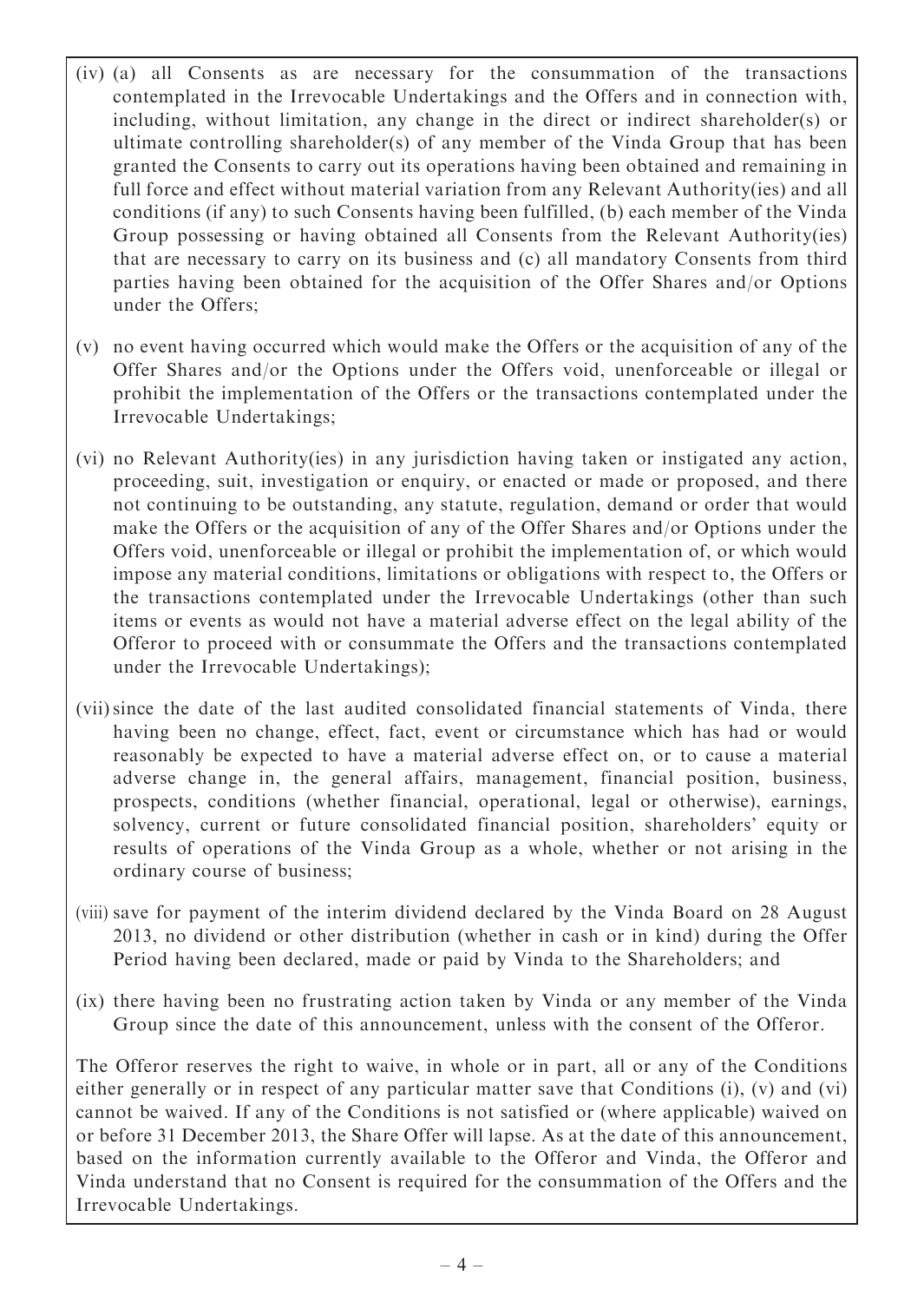Pursuant to Note 2 to Rule 30.1 of the Takeovers Code, the Offeror should not invoke any of the Conditions (other than Condition (i)) so as to cause the Offers to lapse unless the circumstances which give rise to the right to invoke any such Condition are of material significance to the Offeror in the context of the Offers.

## CONDITION TO THE OPTION OFFER

The Option Offer is conditional upon the Share Offer becoming or being declared unconditional in all respects.

WARNING: Shareholders, Optionholders and/or potential investors of Vinda should note that the Share Offer is subject to the satisfaction or waiver (where applicable) of the Conditions, and the Option Offer is subject to, and conditional upon, the Share Offer becoming or being declared unconditional in all respects. Accordingly, the Offers may or may not become unconditional. Shareholders, Optionholders and/or potential investors of Vinda should therefore exercise caution when dealing in the securities of Vinda (including the Shares and any options or rights in respect of them). Persons who are in doubt as to the action they should take should consult their licensed securities dealers or registered institutions in securities, bank managers, solicitors, professional accountants or other professional advisers.

## IRREVOCABLE UNDERTAKINGS

On 6 September 2013, the Committed Parties executed the Irrevocable Undertakings in favour of the Offeror, pursuant to which (i) Fu An has irrevocably undertaken to the Offeror to accept, or procure the acceptance of, the Share Offer in respect of the Relevant Shares (representing approximately 2.10% of the issued share capital of Vinda as at the date of this announcement) and (ii) Ms. Zhang has irrevocably undertaken to the Offeror to accept the Option Offer in respect of the Relevant Options, in each case as soon as possible and in any event within the period during which the Offers are open for acceptance.

Accordingly, pursuant to the Share Offer, the Offeror will acquire from Fu An 20,964,654 Offer Shares for a total consideration of HK\$230,611,194 based on the Share Offer Price of HK\$11.00 per Offer Share. Pursuant to the Option Offer, the Offeror will acquire from Ms. Zhang 3,936,000 Options for cancellation for a total consideration of HK\$18,941,472 based on the ''see-through'' price as detailed in the section headed ''The Offers — The Option Offer''.

## INTENTIONS OF THE OFFEROR IN RELATION TO THE VINDA GROUP

Following completion of the Offers, the Offeror will review the businesses of the Vinda Group to consider and determine what changes, if any, would be necessary, appropriate or desirable, long term and short term, in order to best organise and optimise the businesses and operations of the Vinda Group and to integrate the same within the SCA Group.

The Offeror intends that the Vinda Group will continue to operate its business in substantially its current state. However, the Offeror reserves the right to make any changes that it deems necessary or appropriate to the Vinda Group's businesses and operations to better integrate, generate maximum synergy and achieve enhanced economies of scale with the other operations of the SCA Group.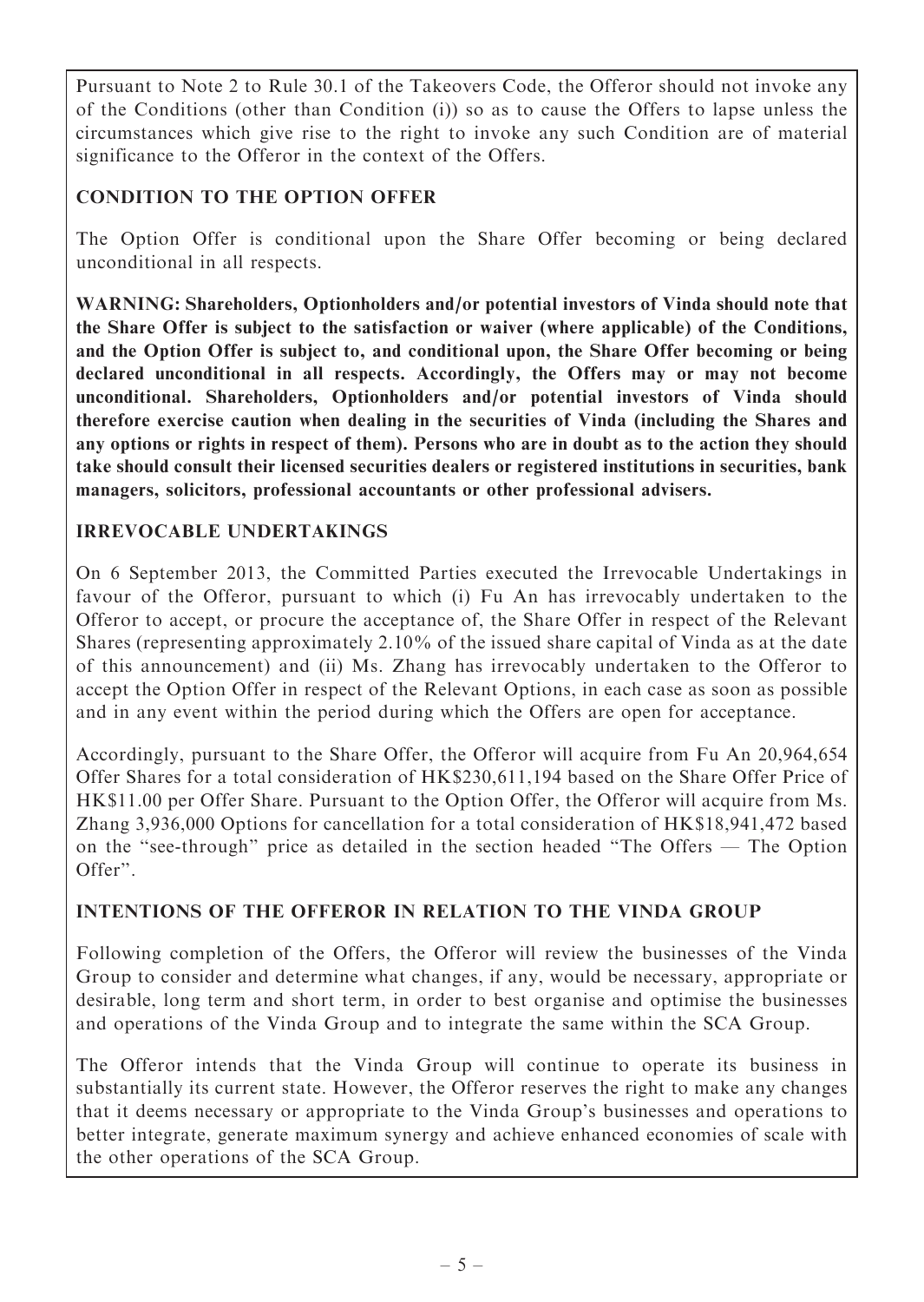## LISTING STATUS OF VINDA

The Offeror intends to maintain the listing status of Vinda on the Stock Exchange. However, if the Offeror acquires the requisite percentage of the Offer Shares to enable it to compulsorily acquire all the issued Shares as detailed in the section headed ''Compulsory Acquisition and Withdrawal of Listing'' of this announcement, it may (but is not obliged to) compulsorily acquire those Shares not acquired by the Offeror under the Share Offer. Accordingly, assuming the Share Offer becomes or is declared unconditional in all respects but the Offeror does not effect the compulsory acquisition, each of the Offeror and Vinda will undertake to the Stock Exchange to take appropriate steps following the close of the Offers to ensure that such number of Shares as may be required by the Stock Exchange are held by the public within the prescribed time frame. Any future transactions between the Vinda Group and the SCA Group will be carried out on an arm's length basis and in compliance with the Listing Rules.

If, upon the close of the Offers, less than the minimum prescribed percentage applicable to Vinda, being 25%, of the issued Shares are held by the public or if the Stock Exchange believes that (i) a false market exists or may exist in the trading of the Shares or (ii) there are insufficient Shares in public hands to maintain an orderly market, then the Stock Exchange may exercise its discretion to suspend trading in the Shares.

## COMPULSORY ACQUISITION AND WITHDRAWAL OF LISTING

To the extent applicable, if the Offeror, within four months of the posting of the Composite Document, acquires not less than 90% of the issued Shares not being held by it at the time of the posting of the Composite Document, the Offeror may (but is not obliged to) compulsorily acquire those Shares not acquired by the Offeror under the Share Offer in accordance with section 88 of the Cayman Islands Companies Law. As at the date of this announcement, the Offeror has not decided whether or not to exercise any right of compulsory acquisition in respect of Vinda. Pursuant to Schedule I to the Takeovers Code, the Offeror will include in the Composite Document a statement whether or not it intends to avail itself of any powers of compulsory acquisition in respect of Vinda. If the Offeror decides to exercise such right and completes the compulsory acquisition, Vinda will become a wholly-owned subsidiary of the Offeror and an application will be made for the withdrawal of the listing of the Shares from the Stock Exchange pursuant to Rule 6.15 of the Listing Rules. The Offeror will comply with Rule 15.6 of the Takeovers Code which requires that the Offers may not remain open for more than four (4) months from the posting of the Composite Document, unless the Offeror has by that time become entitled to exercise the right of compulsory acquisition.

Pursuant to Rule 2.11 of the Takeovers Code, except with the consent of the Executive, where the Offeror seeks to acquire or privatise Vinda by means of the Share Offer and the use of compulsory acquisition rights, such rights may only be exercised if, in addition to satisfying any requirement imposed by the Cayman Islands Companies Law, acceptance of the Share Offer and purchases made by the Offeror and the parties acting in concert with it during the four months after posting of the Composite Document total 90% or more of the disinterested Shares (as defined in the Takeovers Code).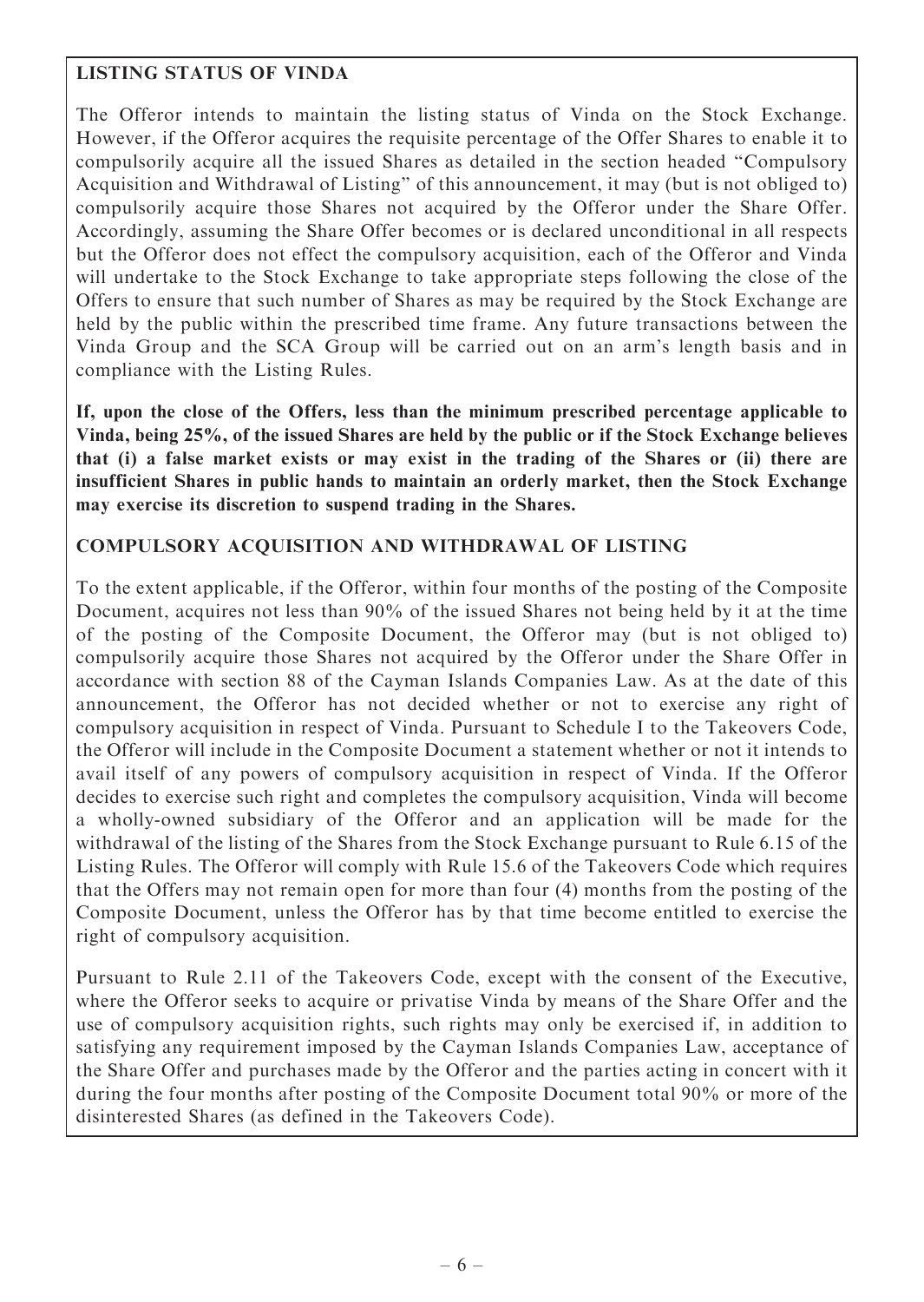WARNING: If the level of acceptances of the Share Offer reaches the prescribed level under the Cayman Islands Companies Law required for compulsory acquisition and the requirements of Rule 2.11 of the Takeovers Code are satisfied, and if the Offeror exercises its right of compulsory acquisition in respect of Vinda, dealings in the Shares will be suspended from the Closing Date up to the withdrawal of listing of the Shares from the Stock Exchange pursuant to Rule 6.15 of the Listing Rules.

## FINANCIAL RESOURCES AVAILABLE TO THE OFFEROR

The Offeror intends to finance the consideration payable by the Offeror under the Offers from the internal resources of the SCA Group.

For the purpose of making the Offers, the SCA Group has undertaken to maintain in its bank accounts an amount equivalent to not less than HK\$400 million. In addition, J.P. Morgan Securities plc has granted SCA a credit facility in the amount of US\$1,100 million (equivalent to approximately HK\$8,558 million), which may be used by the Offeror to finance the Offers, if necessary.

J.P. Morgan, as the sole financial adviser to the Offeror in respect of the Offers, is satisfied that sufficient financial resources are available to the Offeror to satisfy full acceptance of the Offers.

## INDEPENDENT BOARD COMMITTEE AND INDEPENDENT FINANCIAL ADVISER

An Independent Board Committee of Vinda, which comprises Dr. CAO Zhen Lei, Mr. KAM Robert, Mr. HUI Chin Tong, Godfrey and Mr. TSUI King Fai (each being an independent non-executive Director) has been established by the Vinda Board to make a recommendation to the Independent Shareholders as to whether the Share Offer is, or is not, fair and reasonable and as to its acceptance and to the Optionholders as to its views on the Option Offer. By reason of their respective position and/or involvement within the SCA Group, Mr. Johann Christoph MICHALSKI (also President of SCA Global Hygiene Category), Mr. Ulf Olof Lennart SODERSTROM (also President of SCA Asia Pacific) and Mr. CHIU Bun (also the general counsel of SCA Asia Pacific) are associates of the Offeror. Accordingly, they are considered to have an interest in the Offers and will not act as a member of the Independent Board Committee.

An Independent Financial Adviser will be appointed (with the approval of the Independent Board Committee) to advise the Independent Board Committee in connection with the Offers. An announcement will be made by Vinda as soon as possible after an Independent Financial Adviser has been appointed.

## RESUMPTION OF TRADING

At the request of Vinda, trading in the Shares on the Stock Exchange was suspended with effect from 9: 00 a.m. on 2 September 2013 pending the release of this announcement. An application has been made by Vinda to the Stock Exchange for the resumption of trading in the Shares on the Stock Exchange with effect from 9: 00 a.m. on 9 September 2013.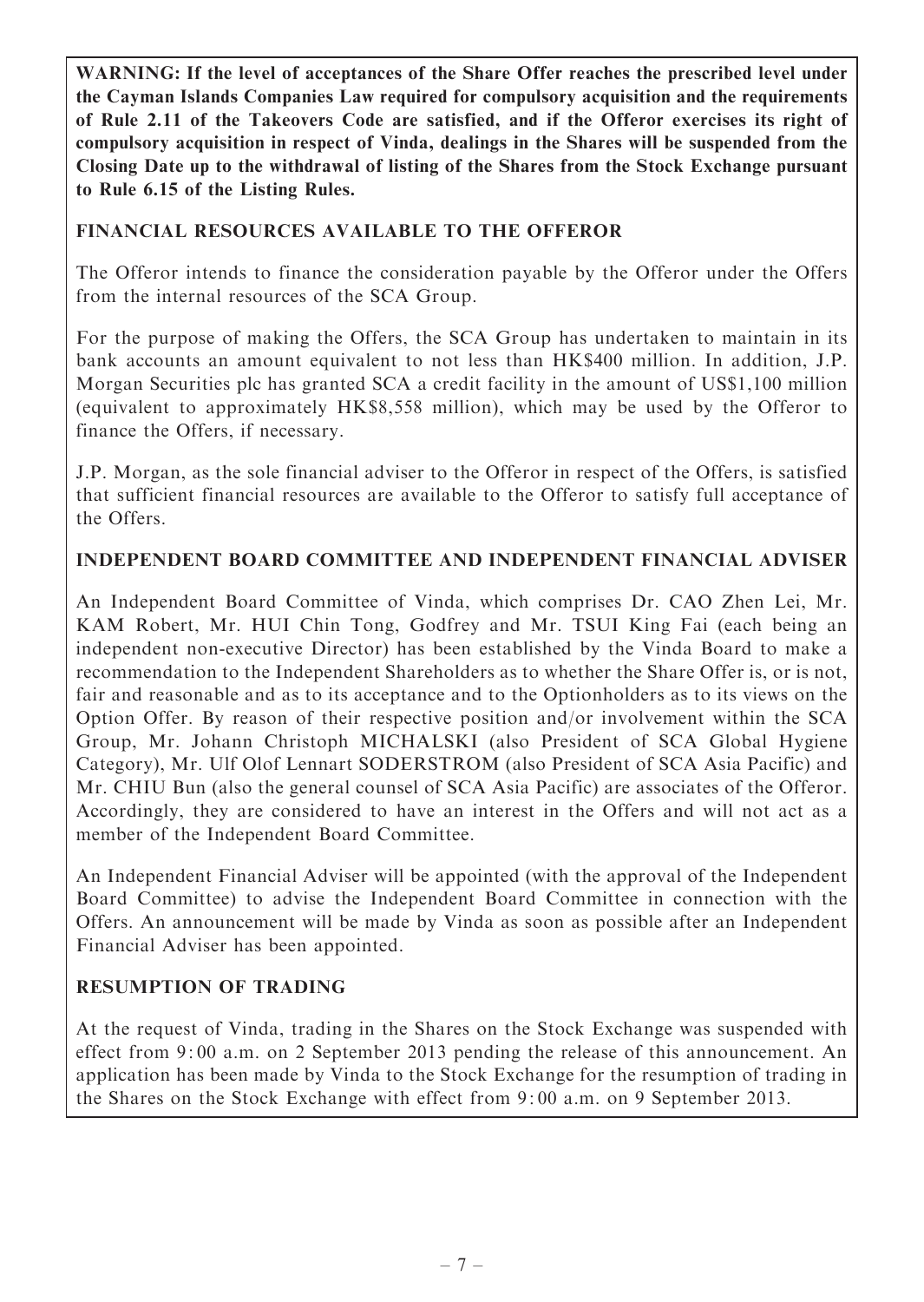Notice to US holders of Offer Shares:

The Share Offer will be made for the securities of a Cayman Islands company and is subject to Hong Kong disclosure requirements, which are different from those of the United States. In addition, US holders of Offer Shares should be aware that this announcement has been prepared in accordance with Hong Kong format and style, which differ from those of the United States. The Share Offer will be extended into the United States pursuant to the US tender offer rules or an available exemption therefrom or otherwise in accordance with the requirements of the SFO. Accordingly, the Share Offer will comply with the relevant Hong Kong disclosure and other procedural requirements, including with respect to withdrawal rights, offer timetable, settlement procedures and timing of payments, which are different from those applicable under US tender offer procedures and laws.

The receipt of cash pursuant to the Share Offer by a US holder of Offer Shares may be a taxable transaction for US federal income tax purposes and under applicable state and local, as well as foreign and other tax laws. Each US holder of Offer Shares is urged to consult his/her/its independent professional adviser immediately regarding the tax consequences of acceptance of the Share Offer.

It may be difficult for US holders of Offer Shares to enforce their rights and claims arising out of the US federal securities laws, since Vinda is located in a country other than the United States, and some or all of its officers and directors may be residents of a country other than the United States. In addition, most of the assets of the SCA Group and the Vinda Group are located outside the United States. US holders of Offer Shares may not be able to sue a non-US company or its officers or directors in a non-US court for violations of the US securities laws. Further, it may be difficult for US holders of Offer Shares to effect service of process within the United States upon Vinda or its officers or directors, or to enforce against them a judgment of a US court.

In accordance with normal Hong Kong practice and pursuant to Rule 14e-5(b) of the US Exchange Act, the Offeror or its nominees, or its brokers (acting as agents), may from time to time make certain purchases of, or arrangements to purchase, Offer Shares outside of the United States, other than pursuant to the Share Offer, before or during the period in which the Share Offer remains open for acceptance. These purchases may occur either in the open market at prevailing prices or in private transactions at negotiated prices. Any information about such purchases will be reported to the SFC and will be available on the website of the SFC at http:// www.sfc.hk/.

## INTRODUCTION

The Offeror and Vinda are pleased to jointly announce that J.P. Morgan will, for and on behalf of the Offeror, make a voluntary conditional cash offer (i) to acquire all of the outstanding Shares in the issued share capital of Vinda (other than those Shares already owned or agreed to be acquired by the Offeror and the parties acting in concert with it); and (ii) to cancel all the outstanding Options.

As at the date of this announcement, there are 998,282,686 Shares in issue. The Offeror does not hold any Shares. SCA Hygiene Holding AB, a direct wholly-owned subsidiary of the Offeror, holds 216,431,897 Shares, representing approximately 21.68% of the issued share capital of Vinda.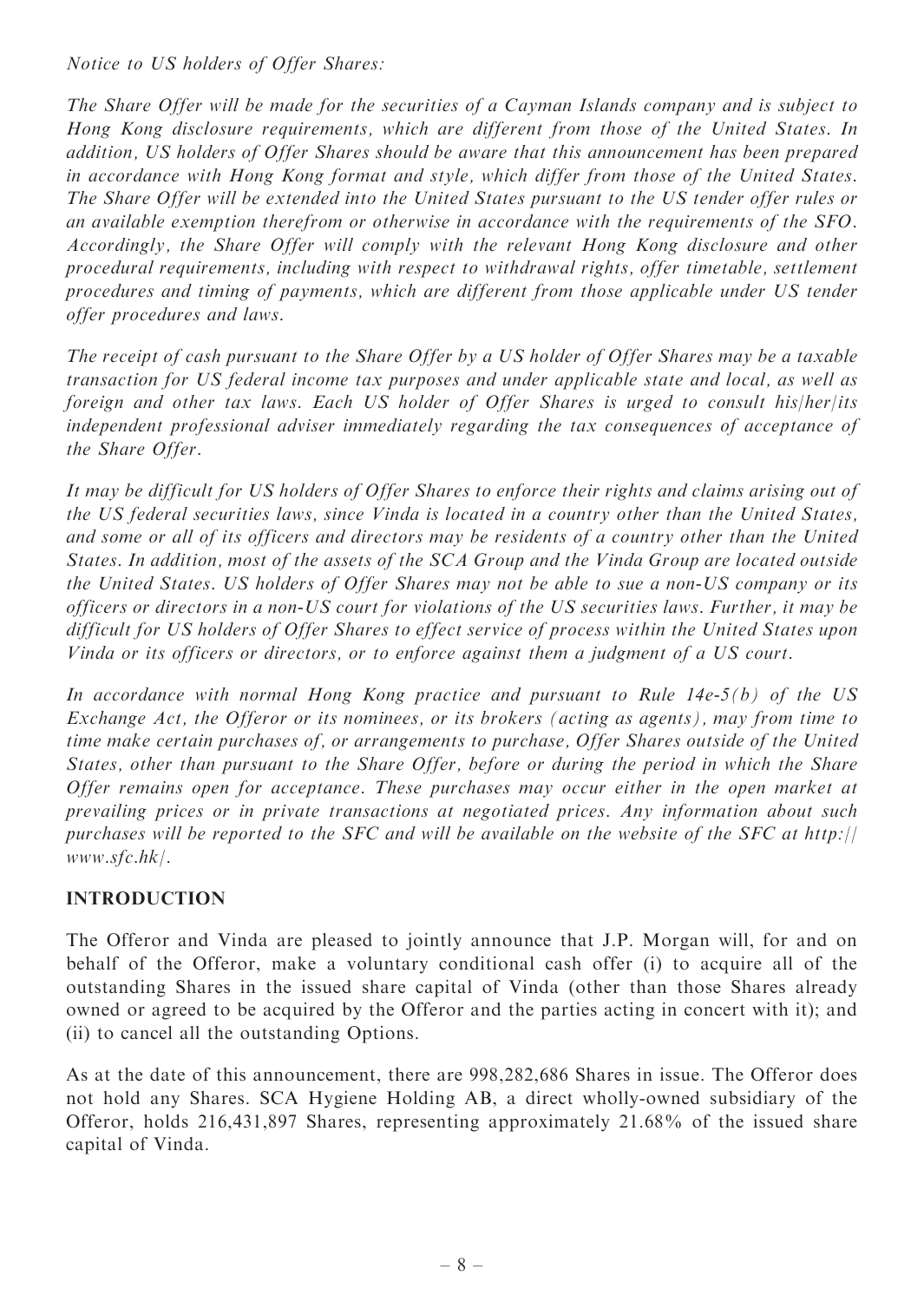The shareholding structure of the Company as at the date of this announcement is as follows:

|                                                   | Number of<br><i>Shares</i> | Approximately<br>shareholder $\%$ |
|---------------------------------------------------|----------------------------|-----------------------------------|
| Fu An International Company limited               | 237, 306, 235              | 23.77                             |
| The Offeror and parties acting in concert with it | 216,431,897                | 21.68                             |
| YU Yi Fang                                        | 9,088,000                  | 0.91                              |
| DONG Yi Ping                                      | 9,038,000                  | 0.91                              |
| LI Chao Wang                                      | 936,000                    | 0.09                              |
| HUI Chin Tong, Godfrey                            | 100,000                    | 0.01                              |
| Public Shareholders                               | 525, 382, 554              | 52.63                             |
| <b>Total</b>                                      | 998,282,686                | 100.00                            |

As at the date of this announcement, there are outstanding Options in respect of 26,712,000 Shares. The Offeror and the parties acting in concert with it do not hold any Options. The respective exercise prices of the outstanding Options and the respective periods during which they are exercisable are as follows:

| <b>Exercise price (HK\$ per Share)</b> | Number of<br>outstanding | <b>Options</b> Exercisable period              |
|----------------------------------------|--------------------------|------------------------------------------------|
| 2.98                                   |                          | 2,651,000 24 February 2009 to 23 February 2019 |
| 5.42                                   |                          | 3,000,000 15 April 2010 to 14 April 2020       |
| 8.648                                  |                          | 3,501,000 15 April 2011 to 14 April 2021       |
| 10.34                                  |                          | 1,359,000 2 May 2013 to 1 May 2023             |
| 14.06                                  |                          | 16,201,000 2 May 2012 to 1 May 2022            |

Save as disclosed in this section headed ''Introduction'' of this announcement, Vinda has no other outstanding Shares, options, warrants, derivatives or other securities that are convertible or exchangeable into Shares or other types of equity interest in Vinda.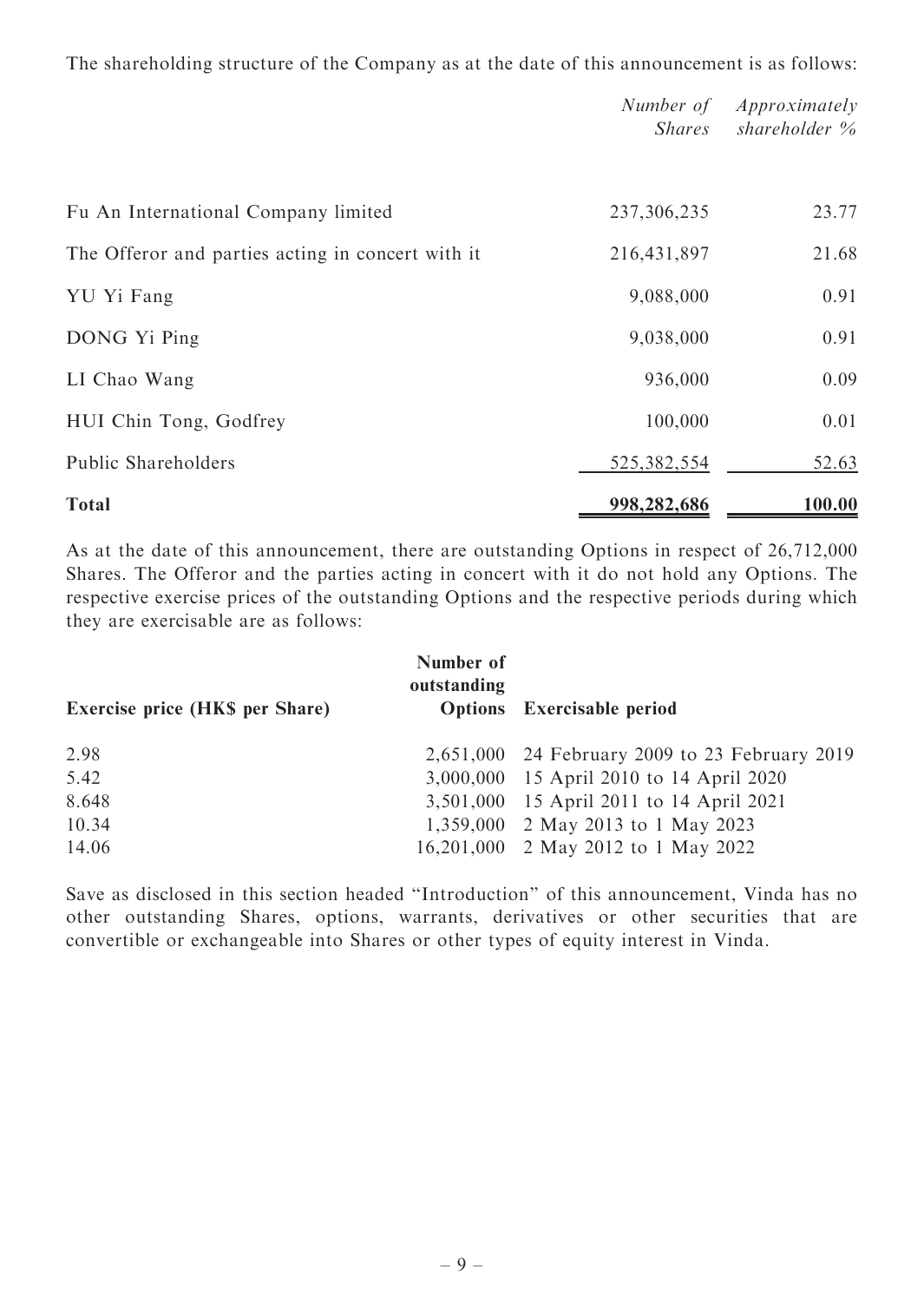## THE OFFERS

#### The Share Offer

J.P. Morgan will, for and on behalf of the Offeror, make a voluntary conditional cash offer to acquire all of the outstanding Shares in the issued share capital of Vinda (other than those Shares already owned or agreed to be acquired by the Offeror and the parties acting in concert with it) on the following terms:

Consideration of the Share Offer

For each Offer Share . . . . . . . . . . . . . . . . . . . . . . . . . . . . . . . . . . . . HK\$11.00 in cash

The Share Offer will be extended to all Independent Shareholders in accordance with the Takeovers Code. The Offer Shares to be acquired under the Share Offer shall be fully paid and shall be acquired free from all Encumbrances and together with all rights attaching to them as at the Closing Date or subsequently becoming attached to them, including the right to receive in full all dividends and other distributions, if any, declared, made or paid on or after the Closing Date.

#### Comparisons of value

The Share Offer Price of HK\$11.00 per Offer Share represents:

- (i) a premium of approximately 38.36% over the closing price of HK\$7.95 per Share as quoted on the Stock Exchange on 30 August 2013, being the Last Trading Date;
- (ii) a premium of approximately 33.20% over the average closing price of approximately HK\$8.26 per Share for the last 5 consecutive trading days as quoted on the Stock Exchange immediately prior to and including the Last Trading Date;
- (iii) a premium of approximately 33.06% over the average closing price of approximately HK\$8.27 per Share for the last 10 consecutive trading days as quoted on the Stock Exchange immediately prior to and including the Last Trading Date;
- (iv) a premium of approximately 31.45% over the average closing price of approximately HK\$8.37 per Share for the last 20 consecutive trading days as quoted on the Stock Exchange immediately prior to and including the Last Trading Date;
- (v) a premium of approximately 34.54% over the average closing price of approximately HK\$8.18 per Share for the last 30 consecutive trading days as quoted on the Stock Exchange immediately prior to and including the Last Trading Date; and
- (vi) a premium of approximately 34.24% over the average closing price of approximately HK\$8.19 per Share for the last 60 consecutive trading days as quoted on the Stock Exchange immediately prior to and including the Last Trading Date.

#### Highest and lowest Share prices

During the six-month period preceding the Last Trading Date and including the Last Trading Date, the highest closing price of the Shares as quoted on the Stock Exchange was HK\$11.10 on 6 March 2013 and the lowest closing price of the Shares as quoted on the Stock Exchange was HK\$7.46 on 19 July 2013.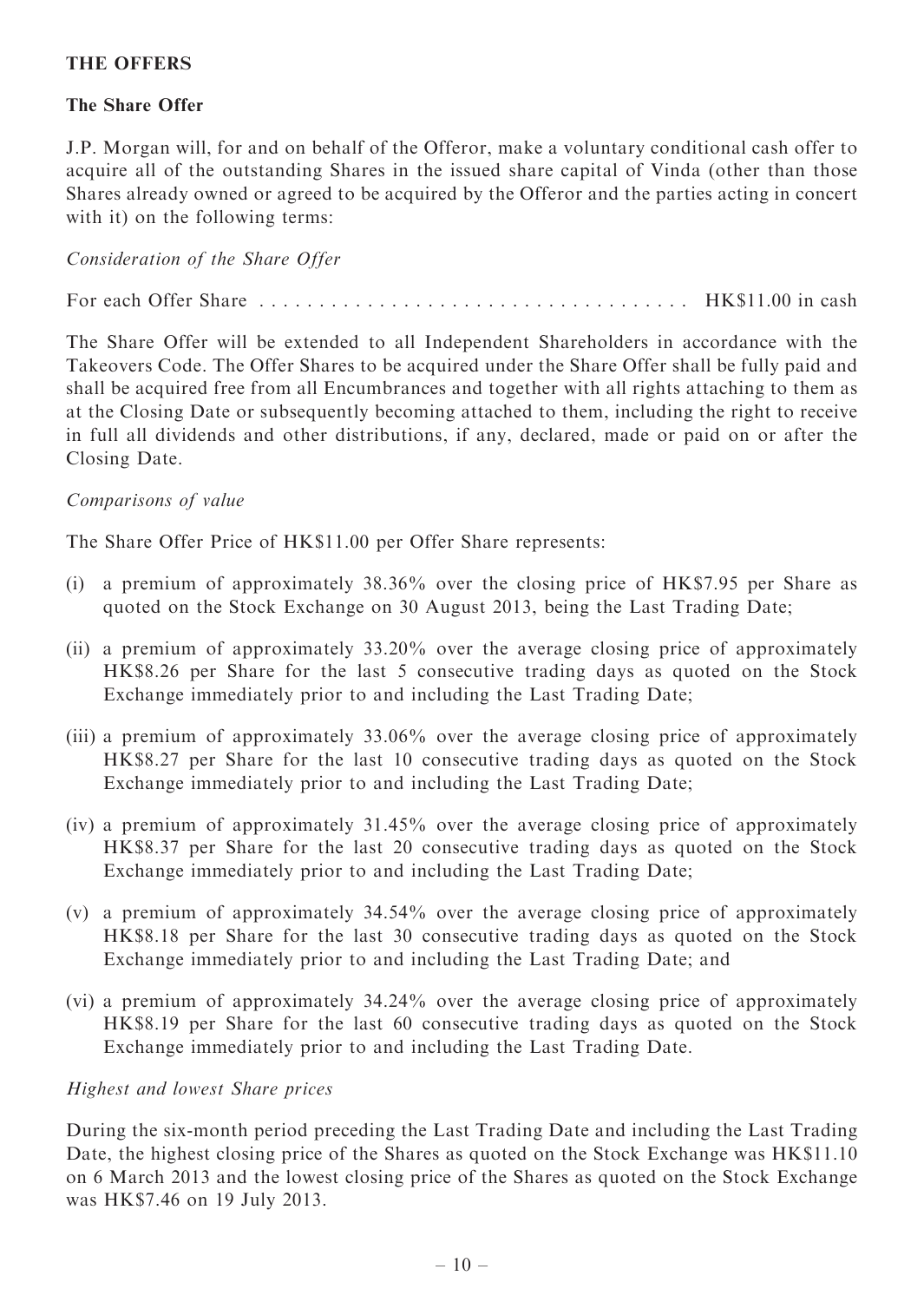## The Option Offer

J.P. Morgan will, for and on behalf of the Offeror, make appropriate offers to the Optionholders in accordance with Rule 13 of the Takeovers Code to cancel all the outstanding Options (whether vested or not) in exchange for cash on the following terms:

 $(A)$  In respect of Options with an exercise price of HK\$2.98:

| $(B)$ In respect of Options with an exercise price of HK\$5.42:  |  |
|------------------------------------------------------------------|--|
|                                                                  |  |
| (C) In respect of Options with an exercise price of HK\$8.648:   |  |
|                                                                  |  |
| (D) In respect of Options with an exercise price of $HK$10.34$ : |  |

For cancellation of each such Option . . . . . . . . . . . . . . . . . . . . . . . HK\$0.66 in cash

In respect of Options with an exercise price of HK\$14.06, as the exercise price for the underlying Shares is above the Share Offer Price, J.P. Morgan will, for and on behalf of the Offeror, make a nominal cash offer for the cancellation of such Options on the following terms:

For cancellation of each such Option . . . . . . . . . . . . . . . . . . . . . . . . . HK\$0.0001 in cash

Following acceptance of the Option Offer, the relevant Options together with all rights attaching thereto will be entirely cancelled and renounced.

#### Holdings of Shares and Options by the Offeror and the parties acting in concert with it

As at the date of this announcement, the Offeror does not hold any Shares. SCA Hygiene Holding AB, a direct wholly-owned subsidiary of the Offeror, holds 216,431,897 Shares, representing approximately 21.68% of the issued share capital of Vinda.

J.P. Morgan, being the sole financial adviser to the Offeror, together with entities controlling, controlled by or under the same control as J.P. Morgan (other than members of the J.P. Morgan Group with exempt principal trader and/or exempt fund manager status) (collectively the ''J.P. Morgan Group'') are presumed to be parties acting in concert with the Offeror. As at the date of this announcement, J.P. Morgan Group does not hold any Shares.

Save as disclosed in this section headed ''Holdings of Shares and Options by the Offeror and the parties acting in concert with it'' and the section headed ''Irrevocable Undertakings'' of this announcement, the Offeror and the parties acting in concert with it do not hold, control or have direction over any other Shares nor have, control or have direction over any other interests in the issued share capital or voting rights of Vinda.

As at the date of this announcement, the Offeror and the parties acting in concert with it do not hold any Options nor have, control or have direction over any outstanding options, derivatives, warrants or securities which are convertible into or exchangeable for securities of Vinda.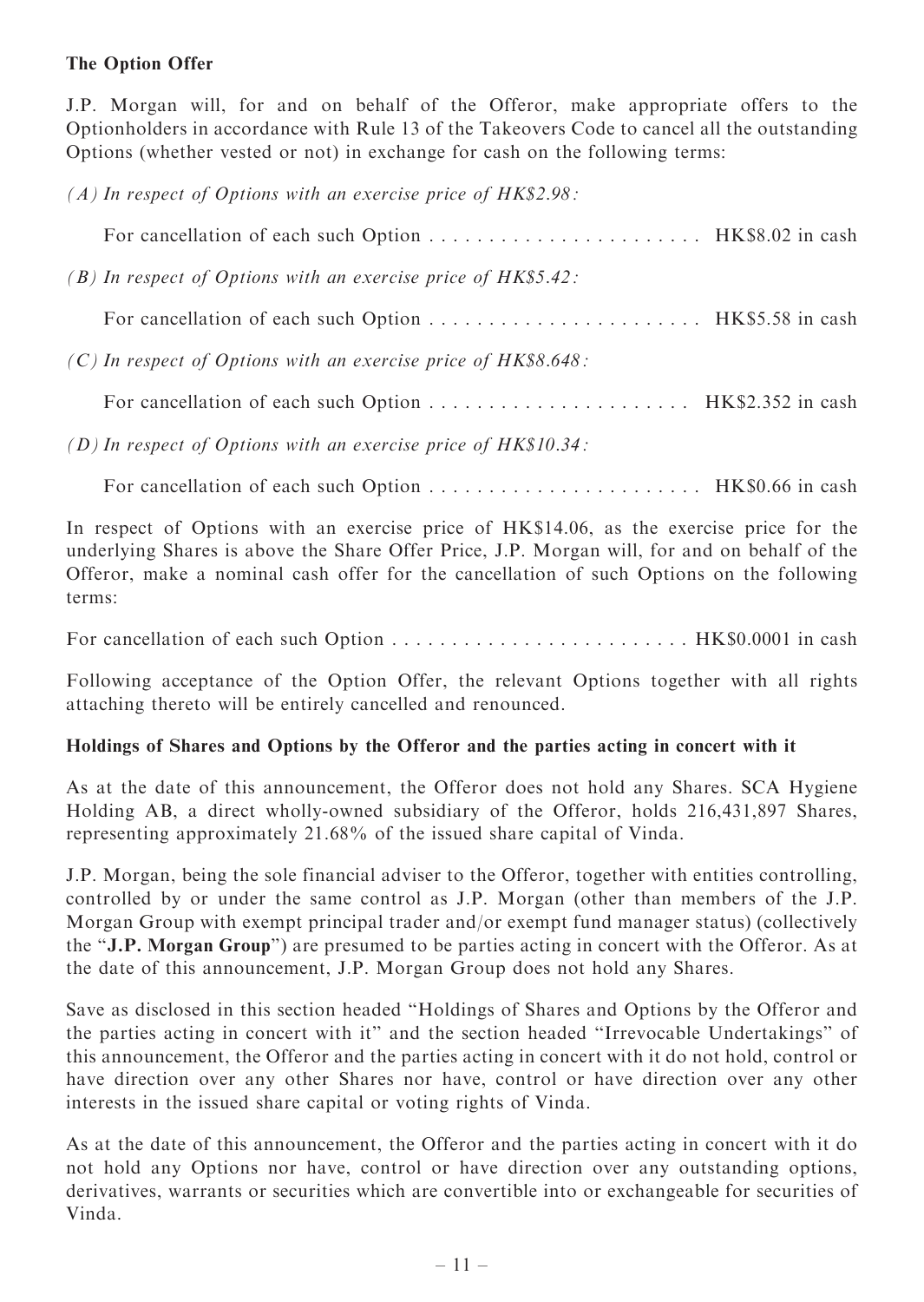#### Dealings in securities in Vinda

The Offeror and the parties acting in concert with it (other than the J.P. Morgan Group) have not dealt in the Shares, convertible securities, warrants, options or derivatives of Vinda during the six-month period immediately prior to the date of this announcement.

Any dealings in the Shares, convertible securities, warrants, options or derivatives of Vinda during the six-month period immediately prior to the date of this announcement by the J.P. Morgan Group will be disclosed in the Composite Document in accordance with the Takeovers Code.

## Settlement of consideration

Provided that the Offers have become, or have been declared, unconditional in all respects, settlement of the consideration in respect of acceptances of the Offers will be made as soon as possible but in any event within seven (7) Business Days of the later of the date of receipt of duly completed and valid acceptances in respect of the Offers and the Unconditional Date.

No fractions of a cent will be payable and the amount of cash consideration payable to a Shareholder or an Optionholder (as the case may be) who accepts the Share Offer or the Option Offer (as the case may be) will be rounded up to the nearest cent.

## VALUE OF THE OFFERS

As at the date of this announcement, there are 998,282,686 Shares in issue. On the basis of the Share Offer Price of HK\$11.00 per Offer Share and assuming that no outstanding Options are exercised prior to the Closing Date, the entire issued share capital of Vinda is valued at HK\$10,981,109,546. After taking into account the 216,431,897 Shares already held by the Offeror (and the parties acting in concert with it) and assuming that the Share Offer is accepted in full, the Share Offer is valued at HK\$8,600,358,679 based on the Share Offer Price and 781,850,789 Offer Shares.

As at the date of this announcement, there are a total of 26,712,000 Options outstanding entitling the Optionholders to subscribe for, pursuant to the Share Option Scheme, an aggregate of:

- (i) 2,651,000 Shares at an exercise price of HK\$2.98 per Share;
- (ii) 3,000,000 Shares at an exercise price of HK\$5.42 per Share;
- (iii) 3,501,000 Shares at an exercise price of HK\$8.648 per Share;
- (iv) 1,359,000 Shares at an exercise price of HK\$10.34 per Share; and
- (v) 16,201,000 Shares at an exercise price of HK\$14.06 per Share.

Assuming none of the outstanding Options are exercised prior to the Closing Date, the total amount required to satisfy the cancellation of all the outstanding Options is HK\$47,133,932.

Based on the above and assuming that no outstanding Options are exercised prior to the Closing Date, the Offers are valued at approximately HK\$8,647,492,611 in aggregate.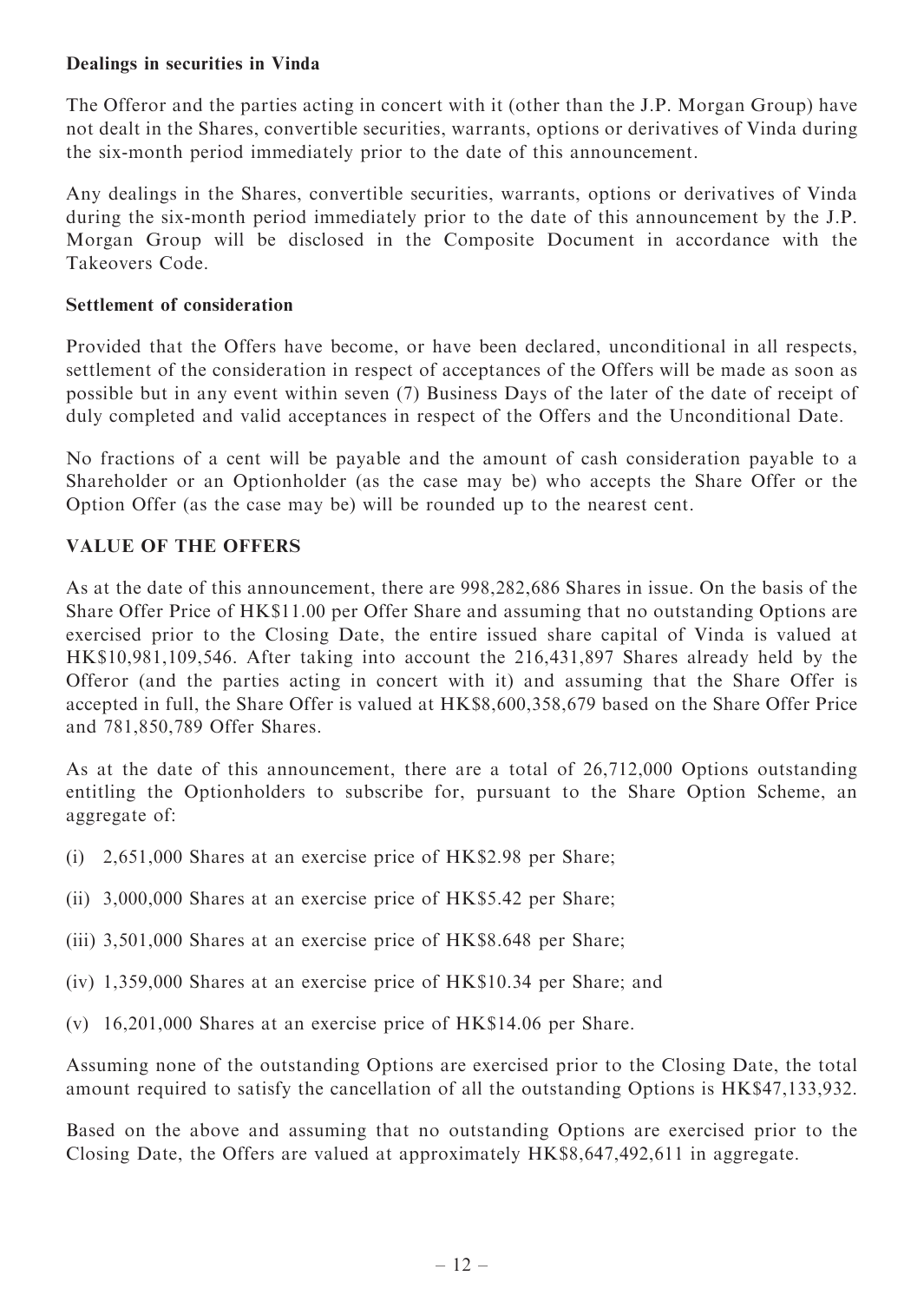In the event all the outstanding Options are exercised in full by the Optionholders prior to the Closing Date and the Share Offer is accepted in full (including all Shares issued and allotted as a result of the exercise of the Options), Vinda will have to issue 26,712,000 new Shares, representing approximately 2.61% of the enlarged issued share capital of Vinda. After taking into account the 216,431,897 Shares already held by the Offeror (and the parties acting in concert with it) and assuming all the outstanding Options are exercised in full by the Optionholders prior to the Closing Date and the Share Offer is accepted in full, the maximum value of the Share Offer is valued at approximately HK\$8,894,190,679. In that case, no amount will be payable by the Offeror under the Option Offer.

## CONFIRMATION OF FINANCIAL RESOURCES

The Offeror intends to finance the consideration payable by the Offeror under the Offers from the internal resources of the SCA Group.

For the purpose of making the Offers, the SCA Group has undertaken to maintain in its bank accounts an amount equivalent to not less than HK\$400 million. In addition, J.P. Morgan Securities plc has granted SCA a credit facility in the amount of US\$1,100 million (equivalent to approximately HK\$8,558 million), which may be used by the Offeror to finance the Offers, if necessary.

J.P. Morgan, as the sole financial adviser to the Offeror in respect of the Offers, is satisfied that sufficient financial resources are available to the Offeror to satisfy full acceptance of the Offers.

## CONDITIONS TO THE SHARE OFFER

The Share Offer is conditional on the satisfaction of the following conditions:

- (i) valid acceptances of the Share Offer being received (and not, where permitted, withdrawn) by 4: 00 p.m. on the Closing Date (or such later time or date as the Offeror may, subject to the Takeovers Code, decide) in respect of such number of Offer Shares which, together with Shares already owned or agreed to be acquired before or during the Offers, would result in the Offeror and the parties acting in concert with it holding more than 50% of the voting rights in Vinda on a fully-diluted basis as at the Closing Date;
- (ii) the Shares remaining listed and traded on the Stock Exchange up to the Closing Date (or, if earlier, the Unconditional Date) save for any temporary suspension(s) of trading in the Shares as a result of the Offers and no indication being received on or before the Closing Date (or, if earlier, the Unconditional Date) from the SFC and/or the Stock Exchange to the effect that the listing of the Shares on the Stock Exchange is or is likely to be withdrawn, other than as a result of either of the Offers or anything done or caused by or on behalf of the Offeror or any party acting in concert with it;
- (iii) the representations and warranties given by each of the Committed Parties contained in the Irrevocable Undertakings remaining true and accurate and not misleading on each of (a) the date of execution of the Irrevocable Undertakings, (b) the Despatch Date, (c) the date on which each of the Committed Parties respectively delivers the duly executed form of acceptance and transfer for his/her/its Shares or Options (as the case may be) in accordance with the section headed ''Irrevocable Undertakings'' of this announcement and (d) the Unconditional Date;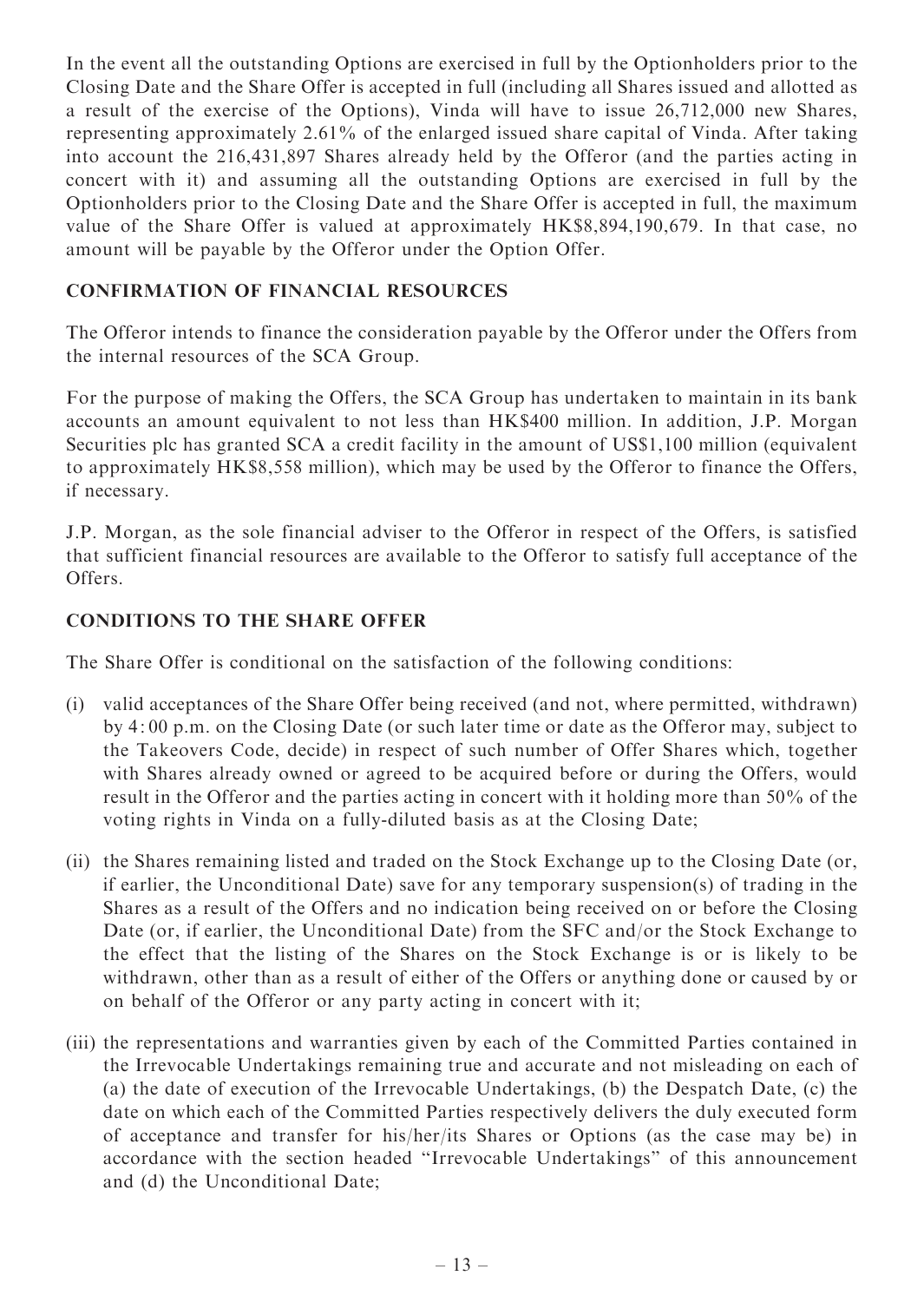- (iv) (a) all Consents as are necessary for the consummation of the transactions contemplated in the Irrevocable Undertakings and the Offers and in connection with, including, without limitation, any change in the direct or indirect shareholder(s) or ultimate controlling shareholder(s) of any member of the Vinda Group that has been granted the Consents to carry out its operations having been obtained and remaining in full force and effect without material variation from any Relevant Authority(ies) and all conditions (if any) to such Consents having been fulfilled, (b) each member of the Vinda Group possessing or having obtained all Consents from the Relevant Authority(ies) that are necessary to carry on its business and (c) all mandatory Consents from third parties having been obtained for the acquisition of the Offer Shares and/or Options under the Offers;
- (v) no event having occurred which would make the Offers or the acquisition of any of the Offer Shares and/or the Options under the Offers void, unenforceable or illegal or prohibit the implementation of the Offers or the transactions contemplated under the Irrevocable Undertakings;
- (vi) no Relevant Authority(ies) in any jurisdiction having taken or instigated any action, proceeding, suit, investigation or enquiry, or enacted or made or proposed, and there not continuing to be outstanding, any statute, regulation, demand or order that would make the Offers or the acquisition of any of the Offer Shares and/or Options under the Offers void, unenforceable or illegal or prohibit the implementation of, or which would impose any material conditions, limitations or obligations with respect to, the Offers or the transactions contemplated under the Irrevocable Undertakings (other than such items or events as would not have a material adverse effect on the legal ability of the Offeror to proceed with or consummate the Offers and the transactions contemplated under the Irrevocable Undertakings);
- (vii) since the date of the last audited consolidated financial statements of Vinda, there having been no change, effect, fact, event or circumstance which has had or would reasonably be expected to have a material adverse effect on, or to cause a material adverse change in, the general affairs, management, financial position, business, prospects, conditions (whether financial, operational, legal or otherwise), earnings, solvency, current or future consolidated financial position, shareholders' equity or results of operations of the Vinda Group as a whole, whether or not arising in the ordinary course of business;
- (viii) save for payment of the interim dividend declared by the Vinda Board on 28 August 2013, no dividend or other distribution (whether in cash or in kind) during the Offer Period having been declared, made or paid by Vinda to the Shareholders; and
- (ix) there having been no frustrating action taken by Vinda or any member of the Vinda Group since the date of this announcement, unless with the consent of the Offeror.

The Offeror reserves the right to waive, in whole or in part, all or any of the Conditions either generally or in respect of any particular matter save that Conditions (i), (v) and (vi) cannot be waived. If any of the Conditions is not satisfied or (where applicable) waived on or before 31 December 2013, the Share Offer will lapse. As at the date of this announcement, based on the information currently available to the Offeror and Vinda, the Offeror and Vinda understand that no Consent is required for the consummation of the Offers and the Irrevocable Undertakings.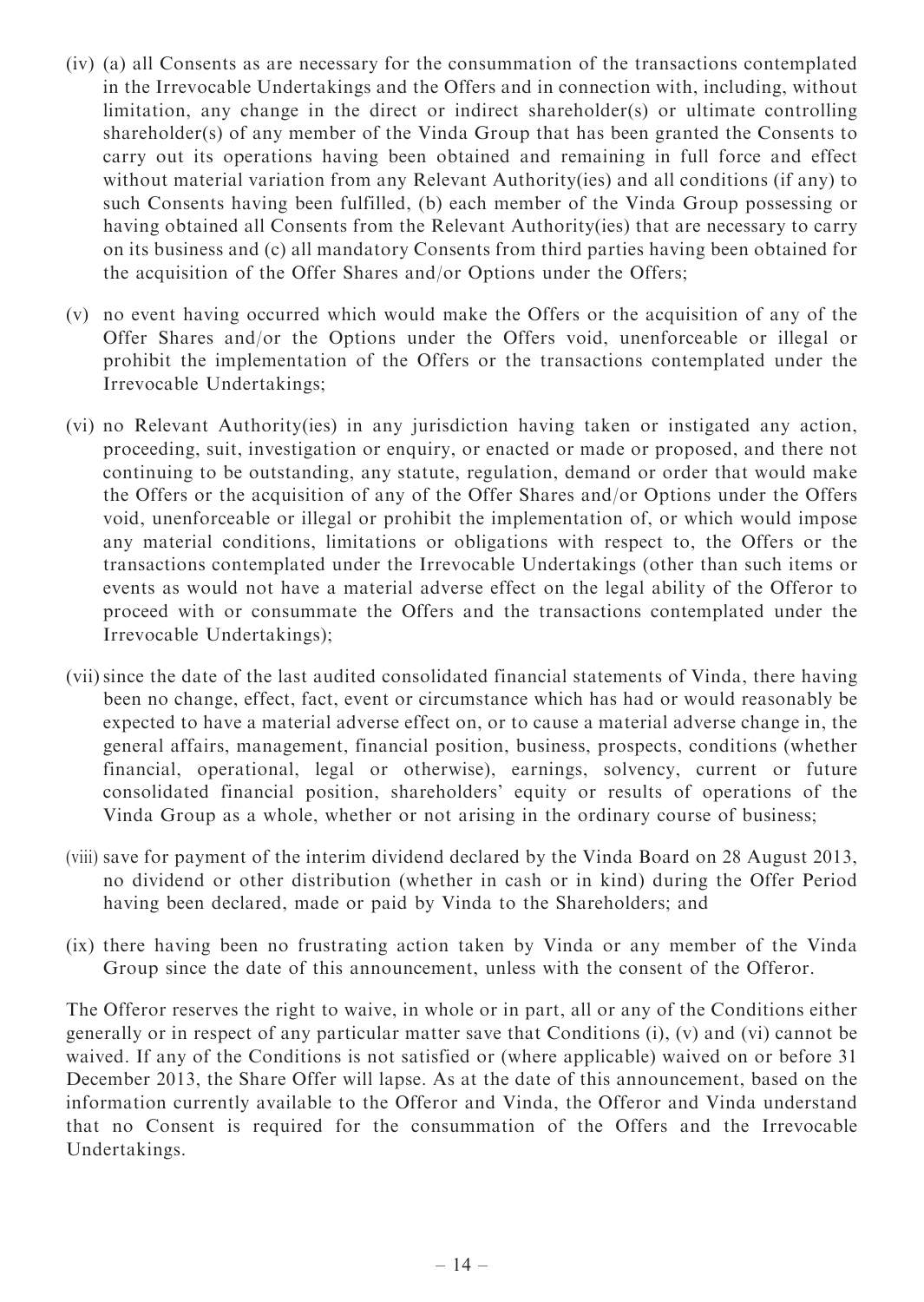Pursuant to Note 2 to Rule 30.1 of the Takeovers Code, the Offeror should not invoke any of the Conditions (other than Condition (i)) so as to cause the Offers to lapse unless the circumstances which give rise to the right to invoke any such Condition are of material significance to the Offeror in the context of the Offers.

## CONDITION TO THE OPTION OFFER

The Option Offer is conditional upon the Share Offer becoming or being declared unconditional in all respects.

WARNING: Shareholders, Optionholders and/or potential investors of Vinda should note that the Share Offer is subject to the satisfaction or waiver (where applicable) of the Conditions, and the Option Offer is subject to, and conditional upon, the Share Offer becoming or being declared unconditional in all respects. Accordingly, the Offers may or may not become unconditional. Shareholders, Optionholders and/or potential investors of Vinda should therefore exercise caution when dealing in the securities of Vinda (including the Shares and any options or rights in respect of them). Persons who are in doubt as to the action they should take should consult their licensed securities dealers or registered institutions in securities, bank managers, solicitors, professional accountants or other professional advisers.

## IRREVOCABLE UNDERTAKINGS

#### Undertakings to accept the Offers

On 6 September 2013:

- (i) Fu An and the Chairman executed an Irrevocable Undertaking in favour of the Offeror, pursuant to which Fu An has irrevocably undertaken to the Offeror to accept, or procure the acceptance of, the Share Offer in respect of the Relevant Shares as soon as possible and in any event within the period during which the Offers are open for acceptance; and
- (ii) Ms. Zhang executed an Irrevocable Undertaking in favour of the Offeror, pursuant to which Ms. Zhang has irrevocably undertaken to the Offeror to accept the Option Offer in respect of the Relevant Options as soon as possible and in any event within the period during which the Offers are open for acceptance.

Prior to the closing, lapsing or withdrawal of the Share Offer, each of Fu An and the Chairman has undertaken not to, among other things, (i) sell or transfer (or cause the same to be done) or otherwise dispose of (or permit any such action to occur in respect of) any interest in any of the Relevant Shares (other than to the Offeror), (ii) accept, or give any undertaking (whether conditional or unconditional) to accept, or otherwise agree to accept, any offer, or approve any offer made or proposed to be implemented by way of a contractual offer, scheme of arrangement or otherwise in respect of securities in Vinda by any person other than the Offeror or (iii) take any action or enter into any agreement or arrangement (including, in the case of Fu An, through its representation on the Vinda Board (and whether or not legally binding or subject to any condition or which is to take effect after the Share Offer closes or lapses)), or permit any agreement or arrangement to be entered into or authorise or incur any obligation or give any indication of intent (or permit such circumstances to occur) which, (x) in relation to the Relevant Shares, would or might restrict or impede the acceptance of the Share Offer or (y) would otherwise be prejudicial to the successful outcome of the Share Offer.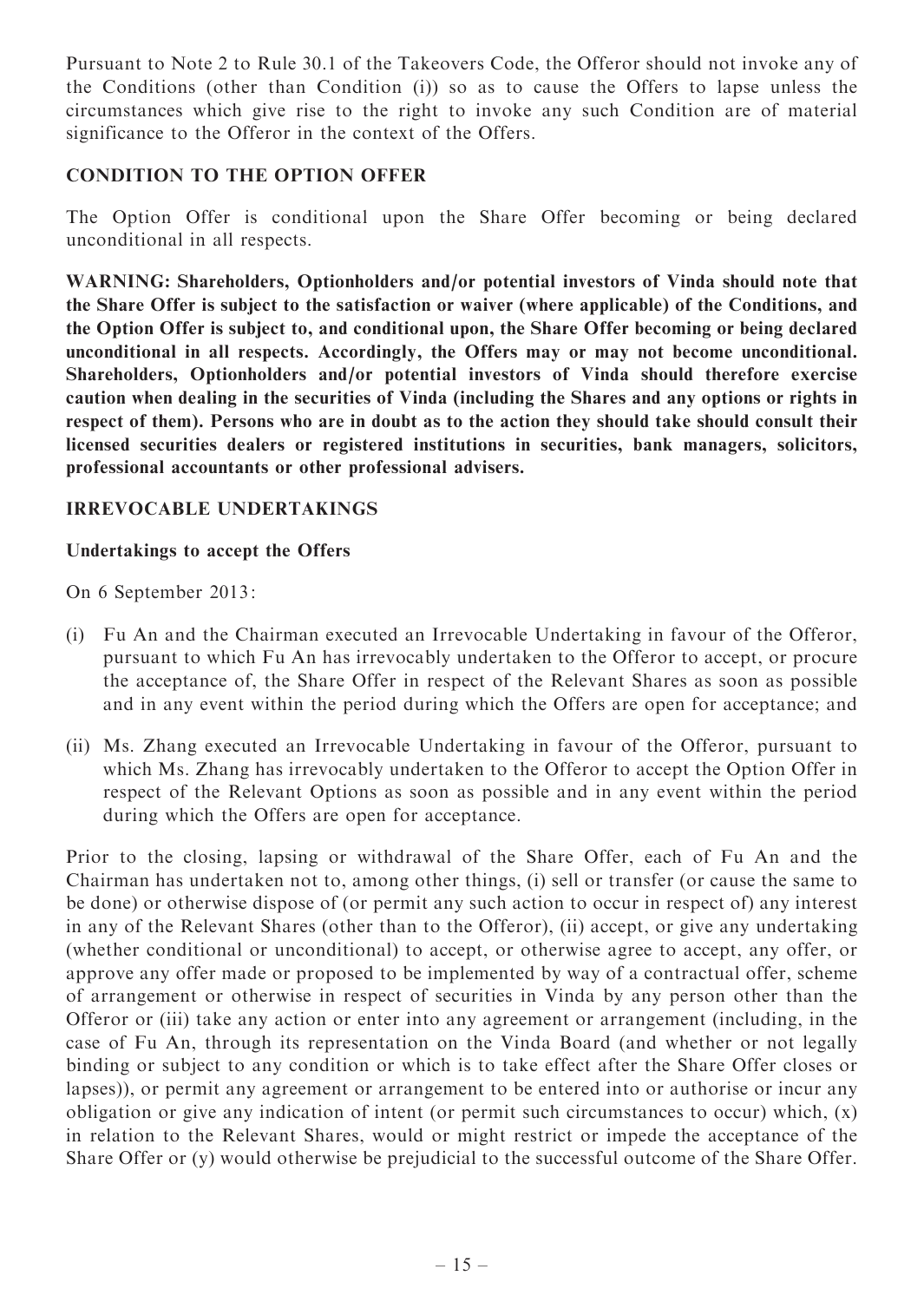## No withdrawal

Each of the Committed Parties has irrevocably undertaken that he/she/it will not withdraw any acceptance of the Share Offer in respect of the Relevant Shares or the Option Offer in respect of the Relevant Options (as the case may be).

## Termination

The Irrevocable Undertakings will be terminated and the obligations of each of the Committed Parties under the Irrevocable Undertakings shall lapse and terminate if (i) the Share Offer lapses or is withdrawn or (ii) the Share Offer has not become or been declared unconditional in all respects by 6.00 p.m. on 31 December 2013, whichever is earlier.

## INFORMATION OF THE OFFEROR

The Offeror is an investment holding company incorporated in the Netherlands with limited liability and is a direct wholly-owned subsidiary of SCA.

SCA is one of the leading global hygiene and forest products companies incorporated in Sweden with limited liability. The SCA Group develops and produces sustainable personal care, tissue and forest products. Sales are conducted in about 100 countries under many strong brands, including the global brands TENA and Tork, and regional brands, such as Tempo, Dr. P, Sealer, Libero and Libresse. As Europe's largest private forest owner, SCA places considerable emphasis on sustainable forest management.

The SCA Group has about 36,000 employees and sales in 2012 amounted to approximately SEK 85 billion (equivalent to approximately EUR 9.8 billion). SCA was founded in 1929, has its headquarters in Stockholm, Sweden, and is listed on NASDAQ OMX Stockholm.

## INFORMATION OF THE VINDA GROUP

Vinda is an investment holding company incorporated in the Cayman Islands with limited liability, whose Shares have been listed on the Main Board of the Stock Exchange since 10 July 2007.

Founded in 1985, the Vinda Group is a leading manufacturer and brand seller of household paper products in the PRC and Hong Kong. The Vinda Group attains strong brand recognition with its tissue brand ''Vinda'' and offers a great variety of household paper products including toilet paper, hanky, softpack, box tissue, paper napkin, wet wipe, kitchen towel. The Vinda Group has also developed into personal care business segment by owning the baby diaper brand ''Babifit'', as well as the sanitary napkin brand ''VIA'', through V-Care Holdings Limited, an associate held as to 41% by the Vinda Group.

For the year ended 31 December 2012, the Vinda Group had about 8,000 employees and the audited revenue amounted to approximately HK\$6,024 million.

Upon the Offers having become or been declared unconditional in all respects, Vinda will become a subsidiary of SCA and the financial results and financial position of the Vinda Group will be consolidated in the financial statements of SCA.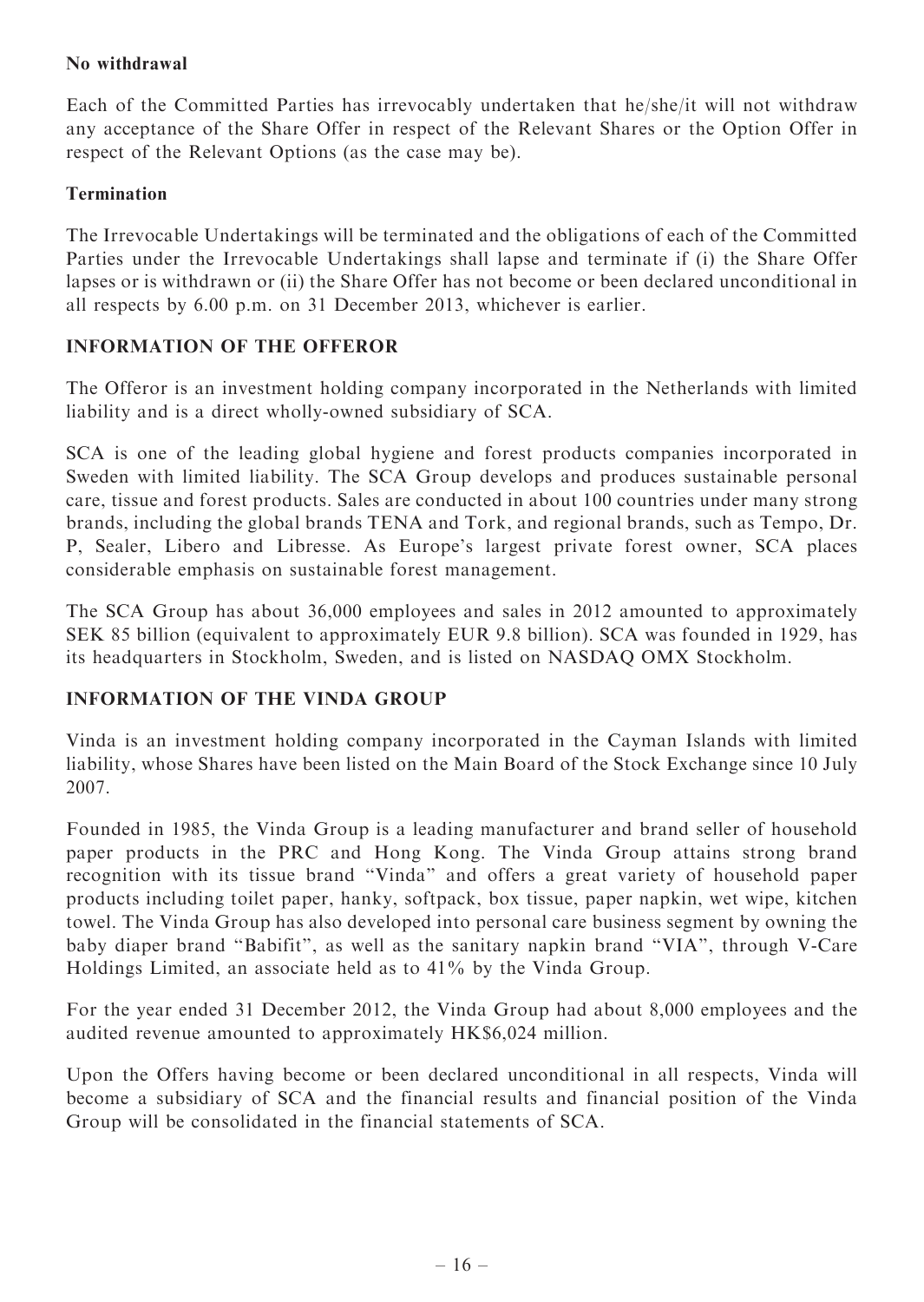## REASONS FOR THE OFFERS AND THE EXPECTED BENEFITS

SCA believes that Vinda is well positioned for growth within the tissue market in the PRC, and the Vinda Group could be developed even further with the backing of SCA. SCA has been a minority shareholder of Vinda since 2007 and would like to take a more active role in the development of Vinda if it becomes the majority shareholder. Through a larger shareholding, SCA would have a more significant influence on the future direction of Vinda, which in turn encourage profitable value creation in a number of areas, including manufacturing, branding, "go to market" approach and category expansion into other markets. Becoming a majority shareholder is also an important step that will allow SCA to explore potential opportunities to create value in Vinda by sharing or entering into licensing arrangements with Vinda in relation to the intellectual property rights of SCA (such as brands and technical know-how). In particular, with a leading global position in the ''Away from Home'' tissue markets, which are relatively under-developed in the PRC, SCA would like to support the value creation and to increase its investments in Vinda as a part of its own portfolio of businesses worldwide.

SCA also has operations in a number of other Asian countries, and believes that the supply of additional products manufactured by Vinda through SCA's existing distribution channels represents a potential opportunity.

The Offeror further believes that the Share Offer provides an opportunity for the Independent Shareholders to realise some or all of their Shares in return for immediate cash. The Share Offer represents a 38.36% premium over the Last Trading Date and 34.54% over the average closing price of approximately HK\$8.18 per Share for the last 30 consecutive trading days. Given the recent trading levels, the Offeror believes that the Share Offer represents an attractive premium to the prices at which the market has valued Vinda.

## INTENTIONS OF THE OFFEROR IN RELATION TO THE VINDA GROUP

Following completion of the Offers, the Offeror will review the businesses of the Vinda Group to consider and determine what changes, if any, would be necessary, appropriate or desirable, long term and short term, in order to best organise and optimise the businesses and operations of the Vinda Group and to integrate the same within the SCA Group.

The Offeror intends that the Vinda Group will continue to operate its business in substantially its current state. However, the Offeror reserves the right to make any changes that it deems necessary or appropriate to the Vinda Group's businesses and operations to better integrate, generate maximum synergy and achieve enhanced economies of scale with the other operations of the SCA Group.

## LISTING STATUS OF VINDA

The Offeror intends to maintain the listing status of Vinda on the Stock Exchange. However, if the Offeror acquires the requisite percentage of the Offer Shares to enable it to compulsorily acquire all the issued Shares as detailed in the section headed ''Compulsory Acquisition and Withdrawal of Listing'' of this announcement, it may (but is not obliged to) compulsorily acquire those Shares not acquired by the Offeror under the Share Offer. Accordingly, assuming the Share Offer becomes or is declared unconditional in all respects but the Offeror does not effect the compulsory acquisition, each of the Offeror and Vinda will undertake to the Stock Exchange to take appropriate steps following the close of the Offers to ensure that such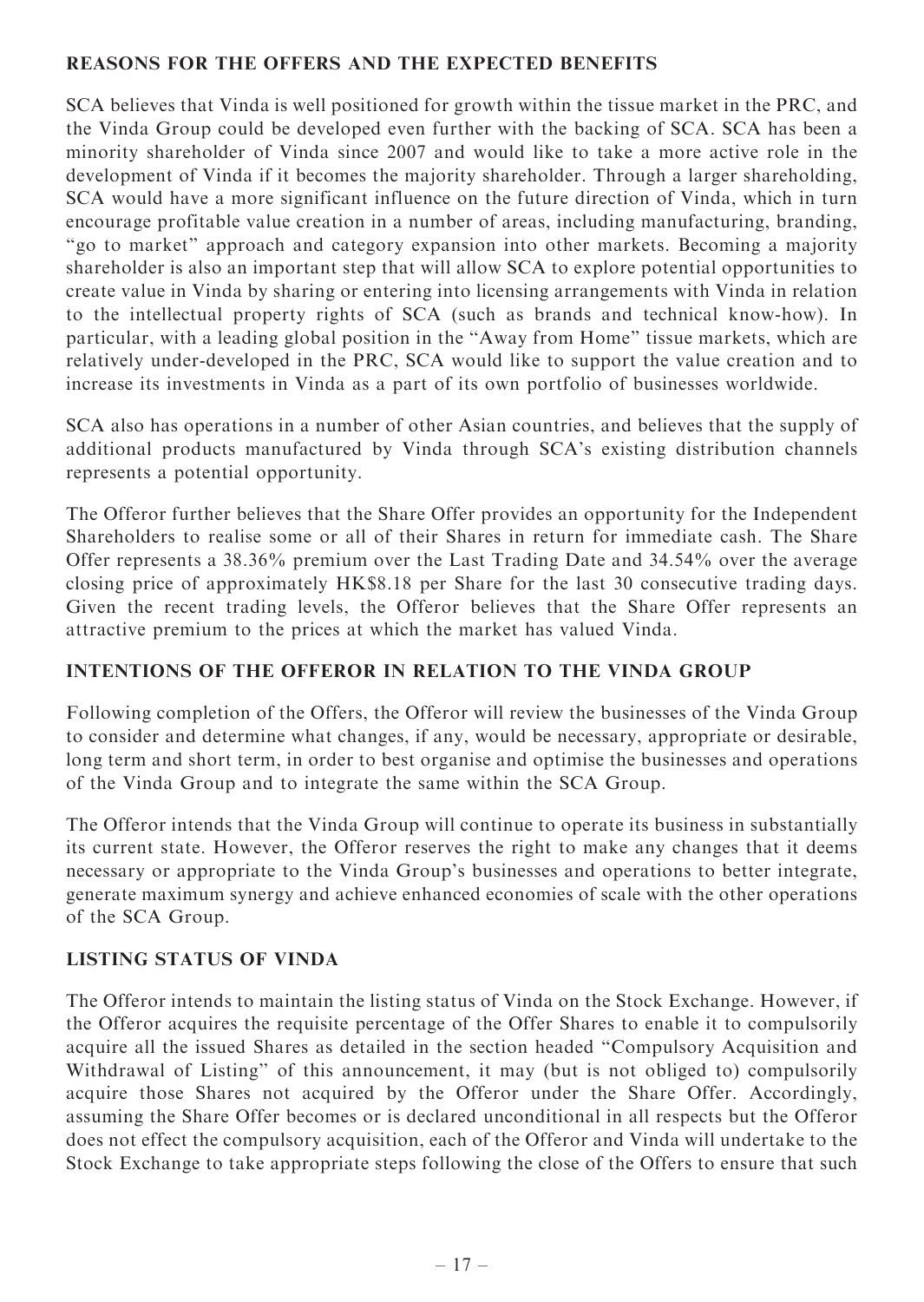number of Shares as may be required by the Stock Exchange are held by the public within the prescribed time frame. Any future transactions between the Vinda Group and the SCA Group will be carried out on an arm's length basis and in compliance with the Listing Rules.

If, upon the close of the Offers, less than the minimum prescribed percentage applicable to Vinda, being 25%, of the issued Shares are held by the public or if the Stock Exchange believes that (i) a false market exists or may exist in the trading of the Shares or (ii) there are insufficient Shares in public hands to maintain an orderly market, then the Stock Exchange may exercise its discretion to suspend trading in the Shares.

## COMPULSORY ACQUISITION AND WITHDRAWAL OF LISTING

To the extent applicable, if the Offeror, within four months of the posting of the Composite Document, acquires not less than 90% of the issued Shares not being held by it at the time of the posting of the Composite Document, the Offeror may (but is not obliged to) compulsorily acquire those Shares not acquired by the Offeror under the Share Offer in accordance with section 88 of the Cayman Islands Companies Law. As at the date of this announcement, the Offeror has not decided whether or not to exercise any right of compulsory acquisition in respect of Vinda. Pursuant to Schedule I to the Takeovers Code, the Offeror will include in the Composite Document a statement whether or not it intends to avail itself of any powers of compulsory acquisition in respect of Vinda. If the Offeror decides to exercise such right and completes the compulsory acquisition, Vinda will become a wholly-owned subsidiary of the Offeror and an application will be made for the withdrawal of the listing of the Shares from the Stock Exchange pursuant to Rule 6.15 of the Listing Rules. The Offeror will comply with Rule 15.6 of the Takeovers Code which requires that the Offers may not remain open for more than four (4) months from the posting of the Composite Document, unless the Offeror has by that time become entitled to exercise the right of compulsory acquisition.

Pursuant to Rule 2.11 of the Takeovers Code, except with the consent of the Executive, where the Offeror seeks to acquire or privatise Vinda by means of the Share Offer and the use of compulsory acquisition rights, such rights may only be exercised if, in addition to satisfying any requirement imposed by the Cayman Islands Companies Law, acceptance of the Share Offer and purchases made by the Offeror and the parties acting in concert with it during the four months after posting of the Composite Document total 90% or more of the disinterested Shares (as defined in the Takeovers Code).

WARNING: If the level of acceptances of the Share Offer reaches the prescribed level under the Cayman Islands Companies Law required for compulsory acquisition and the requirements of Rule 2.11 of the Takeovers Code are satisfied, and if the Offeror exercises its right of compulsory acquisition in respect of Vinda, dealings in the Shares will be suspended from the Closing Date up to the withdrawal of listing of the Shares from the Stock Exchange pursuant to Rule 6.15 of the Listing Rules.

## FURTHER TERMS OF THE OFFERS

In addition to the Conditions set out in this announcement, the Share Offer is made on the basis that acceptance of the Share Offer by any person will constitute a warranty by such person or persons to the Offeror that the Offer Shares acquired under the Share Offer are sold by such person or persons free from all Encumbrances and together with all rights attaching thereto as at the Closing Date or subsequently becoming attached to them, including the right to receive in full all dividends (whether final or interim) and other distributions, if any, declared, made or paid on or after the Closing Date.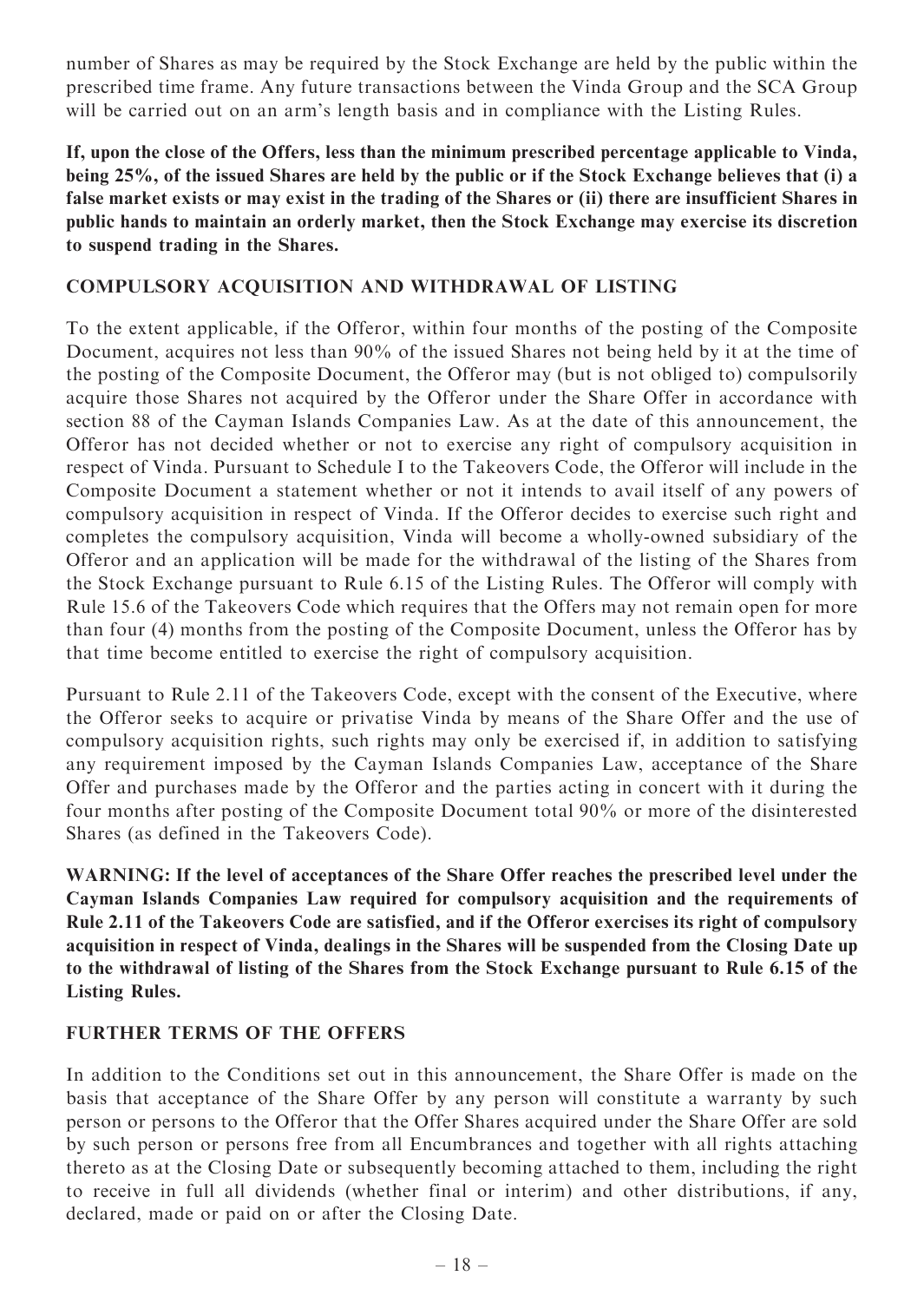The Offers will be made in compliance with the Takeovers Code which is administered by the Executive.

Sellers' ad valorem stamp duty arising in connection with acceptance of the Share Offer will be payable by each Accepting Shareholder at the rate of HK\$1.00 for every HK\$1,000 or part thereof of the consideration payable by the Offeror for such person's Offer Shares and will be deducted from the cash amount due to such Accepting Shareholder. The Offeror will pay the buyer's ad valorem stamp duty in relation to the Share Offer on its own behalf.

No stamp duty is payable in connection with the Option Offer.

## INDEPENDENT BOARD COMMITTEE AND INDEPENDENT FINANCIAL ADVISER

The Vinda Board comprises ten Directors, four of whom (namely Mr. LI Chao Wang, Ms. YU Yi Fang, Ms. ZHANG Dong Fang and Mr. DONG Yi Ping) are executive Directors, two of whom (namely Mr. Johann Christoph MICHALSKI and Mr. Ulf Olof Lennart SODERSTROM, with Mr. CHIU Bun being the alternate director to each of them) are non-executive Directors and the remaining four of whom (namely Dr. CAO Zhen Lei, Mr. KAM Robert, Mr. HUI Chin Tong, Godfrey and Mr. TSUI King Fai) are independent nonexecutive Directors.

An Independent Board Committee of Vinda, which comprises Dr. CAO Zhen Lei, Mr. KAM Robert, Mr. HUI Chin Tong, Godfrey and Mr. TSUI King Fai (each being an independent non-executive Director) has been established by the Vinda Board to make a recommendation to the Independent Shareholders as to whether the Share Offer is, or is not, fair and reasonable and as to its acceptance and to the Optionholders as to its views on the Option Offer. By reason of their respective position and/or involvement within the SCA Group, Mr. Johann Christoph MICHALSKI (also President of SCA Global Hygiene Category), Mr. Ulf Olof Lennart SODERSTROM (also President of SCA Asia Pacific) and Mr. CHIU Bun (also the general counsel of SCA Asia Pacific) are associates of the Offeror. Accordingly, they are considered to have an interest in the Offers and will not act as a member of the Independent Board Committee.

An Independent Financial Adviser will be appointed (with the approval of the Independent Board Committee) to advise the Independent Board Committee in connection with the Offers. An announcement will be made by Vinda as soon as possible after an Independent Financial Adviser has been appointed.

## GENERAL MATTERS RELATING TO THE OFFERS

## Availability of the Offers

The Offeror intends to make the Share Offer and Option Offer available to all Independent Shareholders and Optionholders, respectively, including those who are not resident in Hong Kong. The making and the implementation of the Share Offer and Option Offer to Independent Shareholders and Optionholders who are not resident in Hong Kong may be subject to the laws of the relevant overseas jurisdictions in which such Independent Shareholders and Optionholders are located. Such Independent Shareholders and Optionholders should inform themselves about and observe any applicable requirements and restrictions in their own jurisdictions. Independent Shareholders and Optionholders who have registered addresses outside Hong Kong and wish to accept the Offers should satisfy themselves as to the full observance of the applicable laws and regulations of the relevant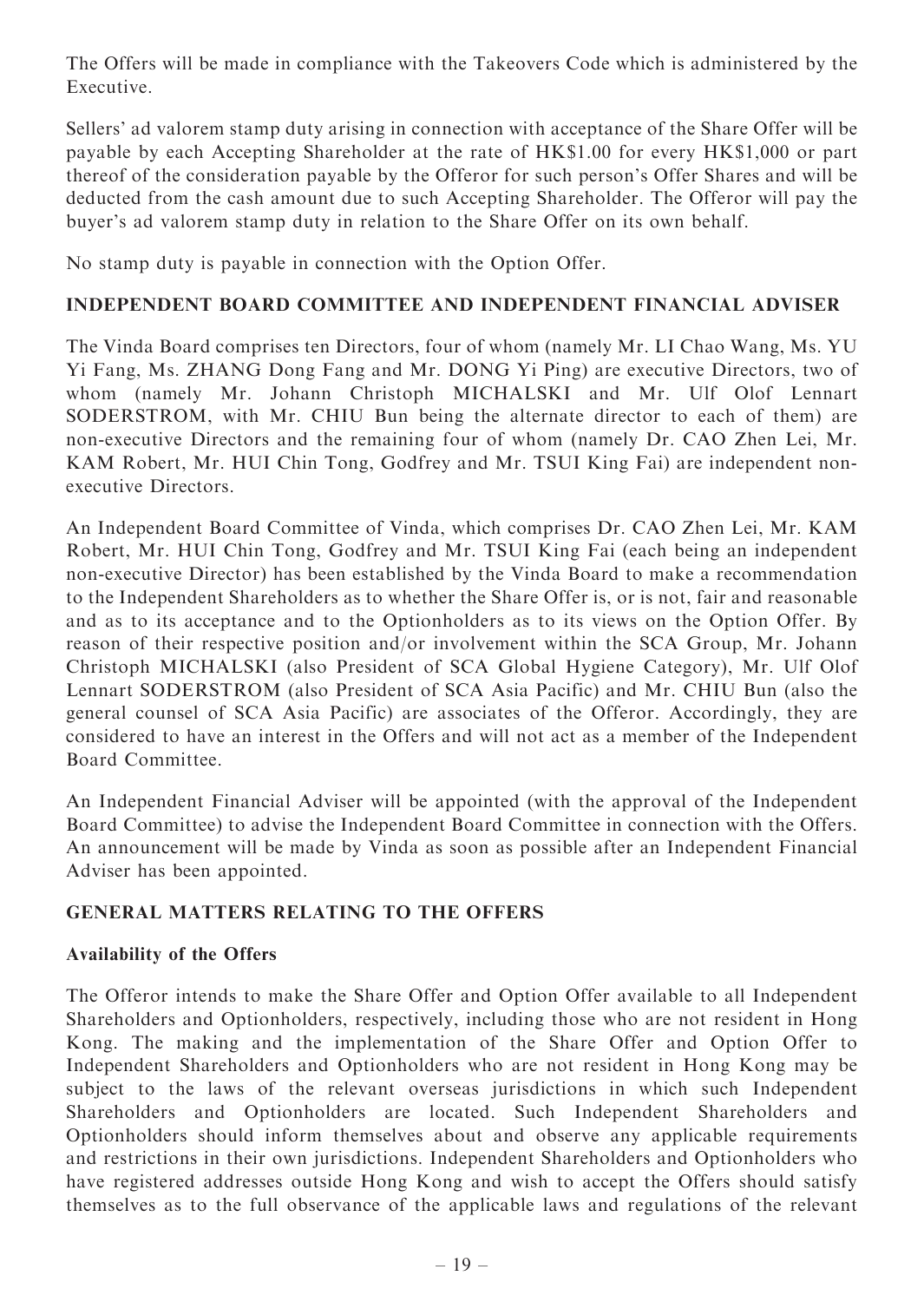jurisdiction in connection therewith (including the obtaining of any governmental or other consent which may be required or the compliance with other necessary formalities and the payment of any transfer or other taxes payable by such Accepting Shareholders and Optionholders in such jurisdiction).

In the event that the receipt of the Composite Document by overseas Shareholders or Optionholders is prohibited by any applicable laws and regulations or may only be effected upon compliance with conditions or requirements in such overseas jurisdictions that would be unduly burdensome, the Composite Document, subject to the Executive's consent, will not be despatched to such overseas Shareholders or Optionholders. The Offeror will apply for any waivers as may be required by the Executive pursuant to Note 3 to Rule 8 of the Takeovers Code at such time.

Any arrangements for overseas Shareholders or Optionholders to collect the Composite Document will be set out in a further announcement.

## Composite Document

It is the intention of the Offeror and Vinda to combine the Offer Document with the Response Document in the Composite Document. The Composite Document containing, among other things, details of the Offers (including the expected timetable in relation to the Offers), a letter from the Independent Board Committee and a letter from the Independent Financial Adviser in relation to the Offers, together with the relevant forms of acceptance and transfer, will be despatched to the Independent Shareholders and the Optionholders as soon as practicable and in compliance with the requirements of the Takeovers Code.

#### Further agreements or arrangements

As at the date of this announcement:

- (i) save as disclosed in the section headed ''Irrevocable Undertakings'' of this announcement, the Offeror and the parties acting in concert with it have not received any other irrevocable commitment to accept or reject the Offers;
- (ii) save as disclosed in the sections headed ''Introduction'' and ''Holdings of Shares and Options by the Offeror and the parties acting in concert with it'' of this announcement, the Offeror and the parties acting in concert with it do not hold any Shares, convertible securities, warrants or options in Vinda;
- (iii) save as disclosed in the section headed ''Dealings in securities in Vinda'' of this announcement, the Offeror and the parties acting in concert with it have not acquired any voting rights in or otherwise dealt for value in the Shares or rights over the Shares during the 6-month period immediately prior to the date of this announcement;
- (iv) there is no outstanding derivative in respect of the securities in Vinda which has been entered into by the Offeror or any party acting in concert with it;
- (v) save for the Options granted under the Share Option Scheme, there is no outstanding options, warrants, derivatives or securities which may confer any rights to the holder(s) thereof to subscribe for, convert or exchange into Shares;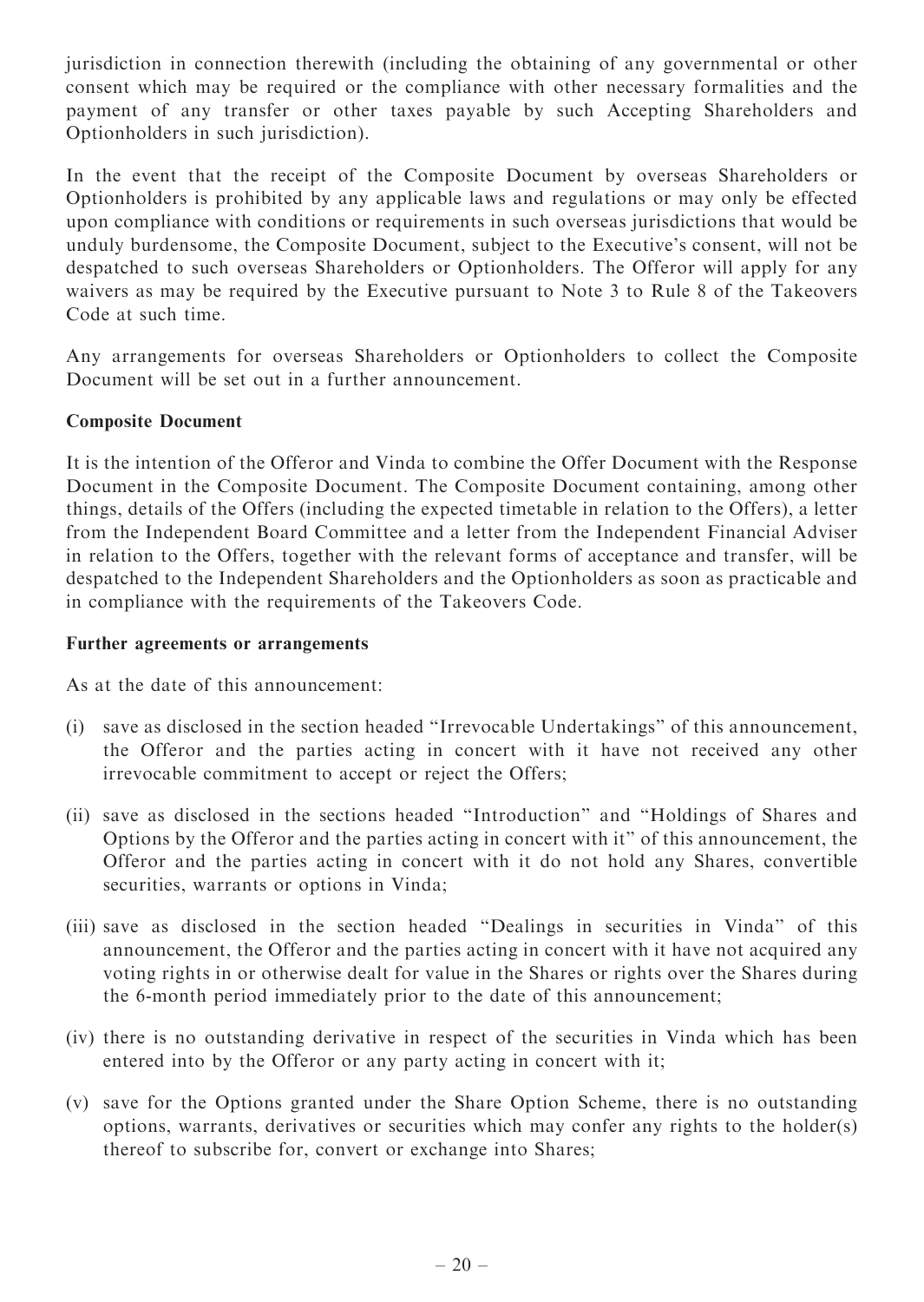- (vi) save as disclosed in the section headed ''Irrevocable Undertakings'' of this announcement, there is no arrangement (whether by way of option, indemnity or otherwise) in relation to the shares of the Offeror or Vinda and which might be material to the Offers;
- (vii) save as disclosed in the sections headed ''Conditions to the Share Offer'' and ''Irrevocable Undertakings'' of this announcement, there is no agreement or arrangement to which the Offeror is a party which relates to circumstances in which the Offeror may or may not invoke or seek to invoke a condition to the Offers; and
- (viii) there are no relevant securities (as defined in Note 4 to Rule 22 of the Takeovers Code) in Vinda which the Offeror or any party acting in concert with it have borrowed or lent.

## Close of the Offers

The latest time on which the Offeror can declare the Share Offer unconditional as to acceptances is 7: 00 p.m. on the 60th day after the posting of the Composite Document (or such later date to which the Executive may consent).

If all the Conditions are satisfied (or, if permissible, waived), Shareholders and Optionholders will be notified as soon as possible by way of an announcement in accordance with the Takeovers Code and the Listing Rules.

## DEALINGS DISCLOSURE

In accordance with Rule 3.8 of the Takeovers Code, associates of Vinda and the Offeror (including persons who own or control 5% or more of any class of relevant securities issued by Vinda or the Offeror) are hereby reminded to disclose their dealings in the securities of Vinda pursuant to the Takeovers Code.

For this purpose, the full text of Note 11 to Rule 22 of the Takeovers Code is reproduced below:

#### ''Responsibilities of stockbrokers, banks and other intermediaries

Stockbrokers, banks and others who deal in relevant securities on behalf of clients have a general duty to ensure, so far as they are able, that those clients are aware of the disclosure obligations attaching to associates and other persons under Rule 22 of the Takeovers Code and that those clients are willing to comply with them. Principal traders and dealers who deal directly with investors should, in appropriate cases, likewise draw attention to the relevant rules of the Takeovers Code. However, this does not apply when the total value of dealings (excluding stamp duty and commission) in any relevant security undertaken for a client during any 7 day period is less than HK\$1 million.

This dispensation does not alter the obligation of principals, associates and other persons themselves to initiate disclosure of their own dealings, whatever total value is involved.

Intermediates are expected to co-operate with the Executive in its dealings enquiries. Therefore, those who deal in relevant securities should appreciate that stockbrokers and other intermediates will supply the Executive with relevant information as to those dealings, including identities of clients, as part of that co-operation.''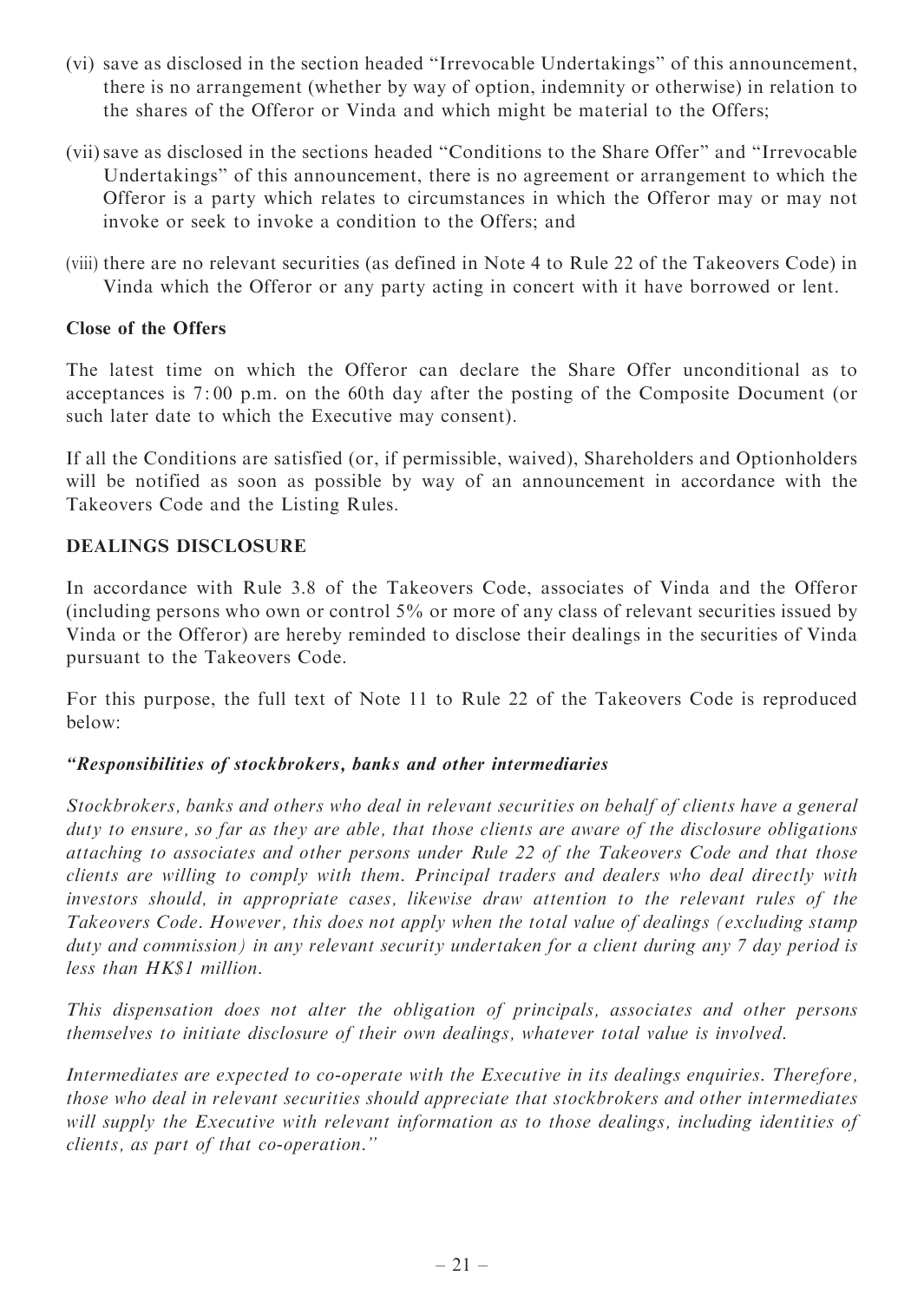The Offeror, its nominees or brokers or associates may from time to time make certain purchases of, or arrangements to purchase, Shares other than pursuant to the Share Offer, before or during the period in which the Share Offer remains open for acceptance in compliance with the Takeovers Code. These purchases may occur either in the open market at prevailing prices or in private transactions at negotiated prices. Any information about such purchases will be reported to the SFC and will be available on the website of the SFC at http:// www.sfc.hk/.

## SUSPENSION AND RESUMPTION OF TRADING

At the request of Vinda, trading in the Shares on the Stock Exchange was suspended with effect from 9: 00 a.m. on 2 September 2013 pending the release of this announcement. An application has been made by Vinda to the Stock Exchange for the resumption of trading in the Shares on the Stock Exchange with effect from 9: 00 a.m. on 9 September 2013.

WARNING: Shareholders, Optionholders and/or potential investors of Vinda should note that the Share Offer is subject to the satisfaction or waiver (where applicable) of the Conditions, and the Option Offer is subject to, and conditional upon, the Share Offer becoming or being declared unconditional in all respects. Accordingly, the Offers may or may not become unconditional. Shareholders, Optionholders and/or potential investors of Vinda should therefore exercise caution when dealing in the securities of Vinda (including the Shares and any options or rights in respect of them). Persons who are in doubt as to the action they should take should consult their licensed securities dealers or registered institutions in securities, bank managers, solicitors, professional accountants or other professional advisers.

## DEFINITIONS

In this announcement, the following expressions have the meanings set out below unless the context requires otherwise:

| "Accepting<br>Shareholders"        | the Independent Shareholders who accept the Share Offer                                                                                                                                                                                                                                    |
|------------------------------------|--------------------------------------------------------------------------------------------------------------------------------------------------------------------------------------------------------------------------------------------------------------------------------------------|
| "acting in concert"                | has the meaning given to it in the Takeovers Code                                                                                                                                                                                                                                          |
| "associate"                        | has the meaning given to it in the Takeovers Code                                                                                                                                                                                                                                          |
| "Business Day"                     | a day (other than Saturday or Sunday or a day on which a black<br>rainstorm warning or tropical cyclone warning signal number 8 or<br>above is hoisted in Hong Kong at any time between 9:00 a.m. and<br>5:00 p.m.) on which the Stock Exchange is open for the transaction of<br>business |
| "Cayman Islands"<br>Companies Law" | the Companies Law Cap. 22 (Law 3 of 1961, as consolidated and<br>revised) of the Cayman Islands                                                                                                                                                                                            |
| "Chairman"                         | Mr. LI Chao Wang, the chairman of Vinda and an executive Director                                                                                                                                                                                                                          |
| "Closing Date"                     | the date to be stated in the Composite Document as the first closing<br>date of the Share Offer or any subsequent closing date as may be<br>announced by the Offeror and approved by the Executive                                                                                         |
| "Committed Parties"                | Fu An, the Chairman and Ms. Zhang                                                                                                                                                                                                                                                          |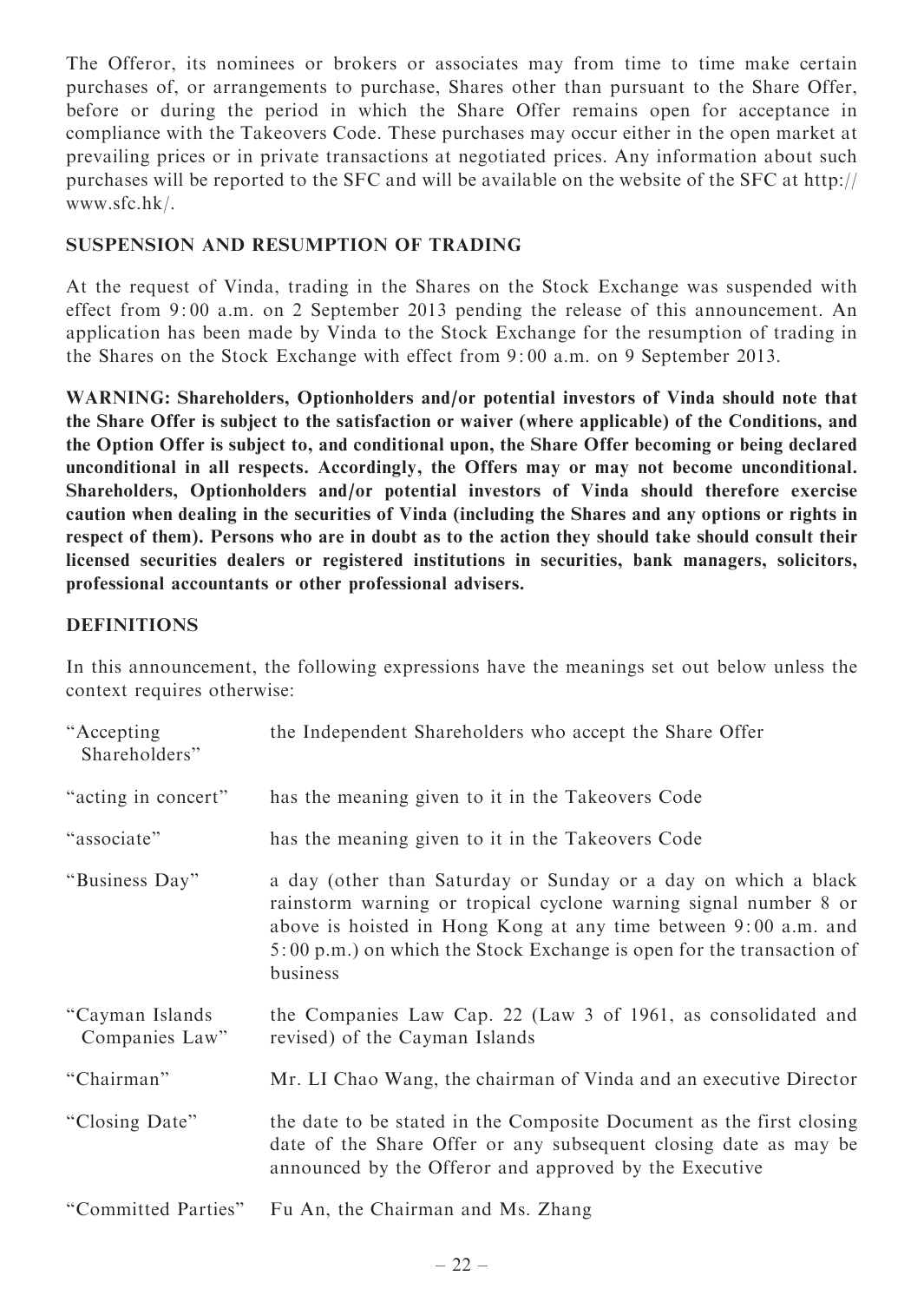- ''Composite Document'' the Offer Document and the Response Document to be issued jointly by the Offeror and Vinda in relation to the Offers and in accordance with the Takeovers Code
- ''Conditions'' the conditions to the Share Offer, as set out in the section headed ''Conditions to the Share Offer'' of this announcement
- ''Consents'' any consent, approval, authorisation, qualification, waiver, permit, grant, franchise, concession, agreement, licence, exemption or order of, registration, certificate, declaration or permission from, or filing with, or report or notice to, any Relevant Authority(ies) or third parties, including those required under or in relation to any concession rights or licences granted by the Relevant Authority(ies) or third parties to the Vinda Group to carry out its operations, whether under applicable laws or regulations, any agreement or arrangement with such Relevant Authority(ies) or third parties, or otherwise
- ''Despatch Date'' the date of despatch of the Composite Document
- ''Directors'' directors of Vinda
- ''Encumbrances'' mortgage, charge, pledge, lien, option, restriction, purchase right, right of first refusal, right of pre-emption, voting trust or agreement, third-party right or interest, other encumbrance or security interest of any kind, or another type of preferential arrangement (including a title transfer or retention arrangement) having similar effect
- "EUR" Euros, the lawful currency adopted by 17 of the 28 member states of the European Union
- ''Executive'' the Executive Director of the Corporate Finance Division of the SFC and any of his delegates
- "Fu An" Fu An International Company Limited, a company incorporated under the laws of the British Virgin Islands with limited liability and a substantial shareholder of Vinda
- "HK\$" Hong Kong dollars, the lawful currency of Hong Kong
- ''Hong Kong'' the Hong Kong Special Administrative Region of the PRC
- ''Independent Board Committee'' the independent committee of the Vinda Board, comprising all the independent non-executive Directors, namely Dr. CAO Zhen Lei, Mr. KAM Robert, Mr. HUI Chin Tong, Godfrey and Mr. TSUI King Fai, established for the purpose of making a recommendation to the Independent Shareholders and the Optionholders in relation to the **Offers**
- ''Independent Financial Adviser'' the independent financial adviser to be appointed by Vinda for the purpose of advising the Independent Board Committee in relation to the Offers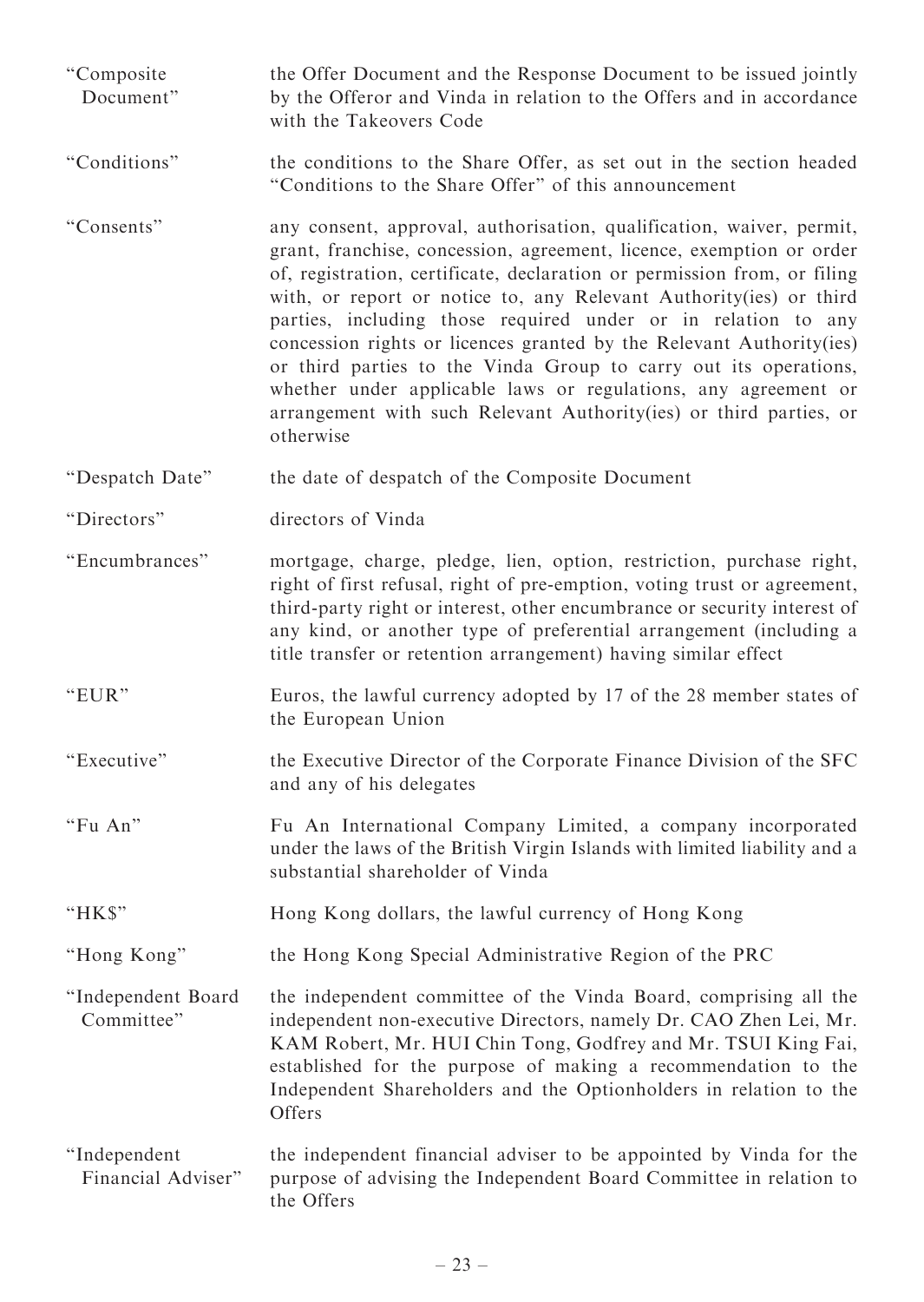| "Independent<br>Shareholders" | Shareholders other than the Offeror and the parties acting in concert<br>with it                                                                                                                                                                                                                                                                                                     |
|-------------------------------|--------------------------------------------------------------------------------------------------------------------------------------------------------------------------------------------------------------------------------------------------------------------------------------------------------------------------------------------------------------------------------------|
| "Irrevocable<br>Undertakings" | the irrevocable undertakings dated 6 September 2013 given by the<br>Committed Parties in favour of the Offeror                                                                                                                                                                                                                                                                       |
| "J.P. Morgan"                 | J.P. Morgan Securities (Asia Pacific) Limited, a registered institution<br>under the SFO licensed to conduct Type 1 (dealing in securities), Type<br>4 (advising on securities), Type 6 (advising on corporate finance) and<br>Type 7 (providing automated trading services) regulated activities,<br>which is the sole financial adviser to the Offeror in respect of the<br>Offers |
| "Last Trading Date"           | 30 August 2013, being the last full trading day prior to the suspension<br>of trading in the Shares on the Stock Exchange preceding the<br>publication of this announcement                                                                                                                                                                                                          |
| "Listing Rules"               | the Rules Governing the Listing of Securities on The Stock Exchange<br>of Hong Kong Limited                                                                                                                                                                                                                                                                                          |
| "Ms. Zhang"                   | Ms. ZHANG Dong Fang, the Chief Executive Officer of Vinda and an<br>executive Director                                                                                                                                                                                                                                                                                               |
| "Offer Document"              | the document required to be issued by, or on behalf of, the Offeror to<br>all the Independent Shareholders and Optionholders in accordance<br>with the Takeovers Code, containing, among other things, details of<br>the Offers and the terms and conditions of the Offers                                                                                                           |
| "Offer Period"                | has the meaning given to it in the Takeovers Code                                                                                                                                                                                                                                                                                                                                    |
| "Offer Share(s)"              | issued Share(s) other than those Shares already owned or agreed to be<br>acquired by the Offeror and the parties acting in concert with it                                                                                                                                                                                                                                           |
| "Offeror"                     | SCA Group Holding BV, a company incorporated in the Netherlands<br>with limited liability and a direct wholly-owned subsidiary of SCA                                                                                                                                                                                                                                                |
| "Offers"                      | the Share Offer and the Option Offer                                                                                                                                                                                                                                                                                                                                                 |
| "Option Offer"                | the offer proposed to be made by the Offeror in compliance with Rule<br>13 of the Takeovers Code to cancel all the outstanding Options in<br>accordance with the terms and conditions set out in this<br>announcement                                                                                                                                                                |
| "Optionholders"               | the holders of the Options                                                                                                                                                                                                                                                                                                                                                           |
| "Options"                     | the 26,712,000 outstanding share options granted by Vinda pursuant<br>to the Share Option Scheme, whether vested or not                                                                                                                                                                                                                                                              |
| "PRC"                         | the People's Republic of China which, for the purpose of this<br>announcement, shall exclude Hong Kong, the Macau Special<br>Administrative Region of the PRC and Taiwan                                                                                                                                                                                                             |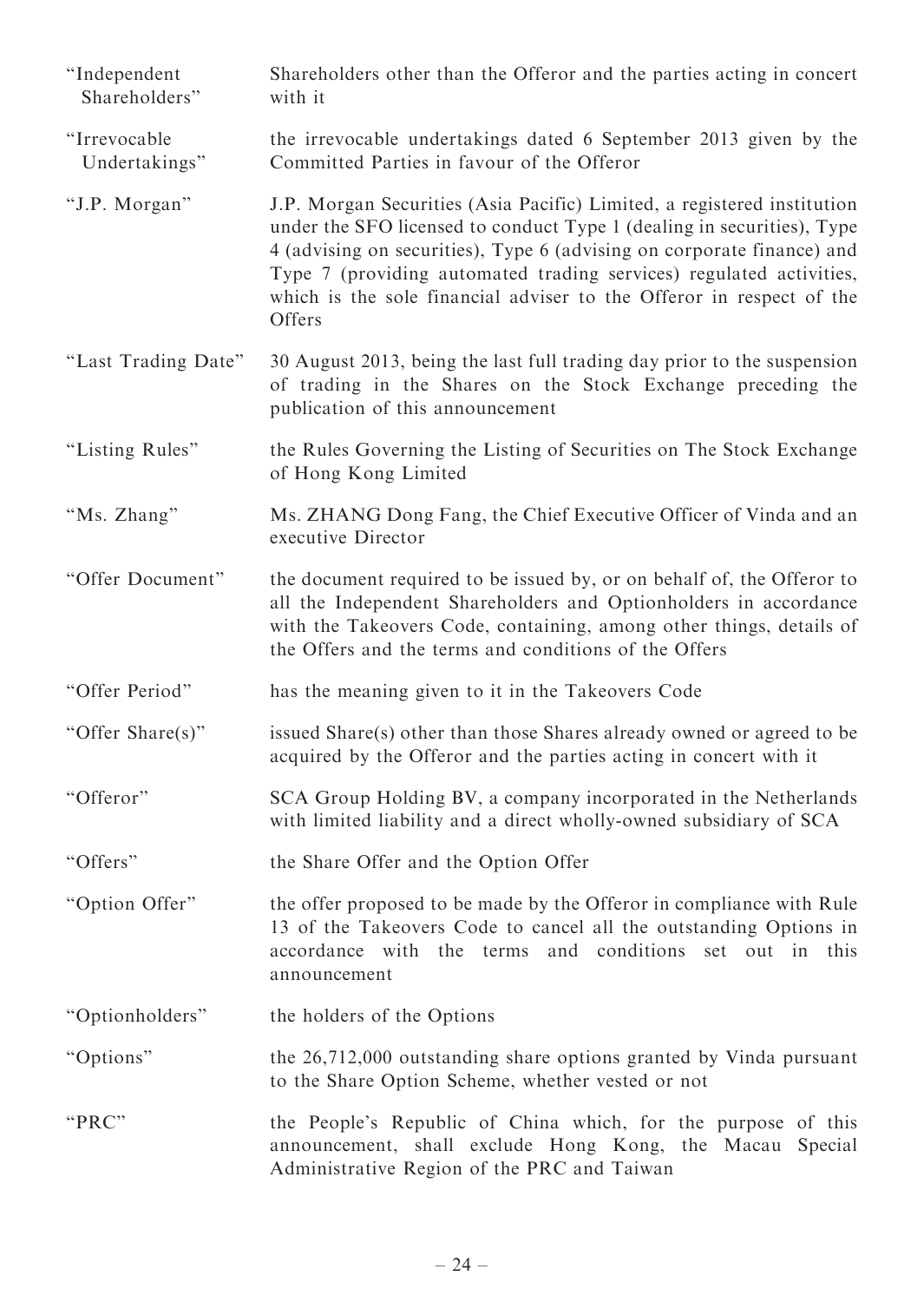- ''Relevant Authorities'' any government, governmental, quasi-governmental, statutory or regulatory authority, body, agency, tribunal, court or institution in any jurisdiction that has the authority to grant permit, license or approval or accept registration or filing in relation to the Offers or otherwise
- ''Relevant Options'' 3,000,000 Options at an exercise price of HK\$5.42 and 936,000 Options at an exercise price of HK\$8.648 held by Ms. Zhang
- ''Relevant Shares'' the 20,964,654 Offer Shares held by Fu An as at the date of the Irrevocable Undertakings, representing approximately 2.10% of the issued share capital of Vinda as at the date of this announcement
- ''Response Document'' the document required to be issued by Vinda to all the Independent Shareholders and Optionholders in accordance with the Takeovers Code containing, among other things, a letter from the Vinda Board, a letter from the Independent Board Committee and a letter from the Independent Financial Adviser in relation to the Offers
- ''SCA'' Svenska Cellulosa Aktiebolaget SCA (publ), a company incorporated in Sweden with limited liability and the ultimate holding company of the Offeror, the issued shares of which are listed on NASDAQ OMX Stockholm
- ''SCA Group'' SCA and its subsidiaries
- "SEK" Swedish kronor, the lawful currency of Sweden
- "SFC" the Securities and Futures Commission of Hong Kong
- "SFO" the Securities and Futures Ordinance (Cap. 571 of the Laws of Hong" Kong)
- ''Share(s)'' ordinary share(s) of HK\$0.10 each in the share capital of Vinda
- "Share Offer" the voluntary conditional cash offer to be made by J.P. Morgan for and on behalf of the Offeror to acquire all of the outstanding Shares in the issued share capital of Vinda (other than those Shares already owned or agreed to be acquired by the Offeror and the parties acting in concert with it) in accordance with the terms and conditions set out in this announcement
- ''Share Offer Price'' the price at which the Share Offer will be made, being HK\$11.00 per Offer Share
- ''Share Option Scheme'' means the share option scheme adopted by Vinda on 19 June 2007, as amended from time to time
- "Shareholder(s)" registered holder(s) of the issued Share(s)
- ''Stock Exchange'' The Stock Exchange of Hong Kong Limited
- ''subsidiaries'' has the meaning given to it in the Listing Rules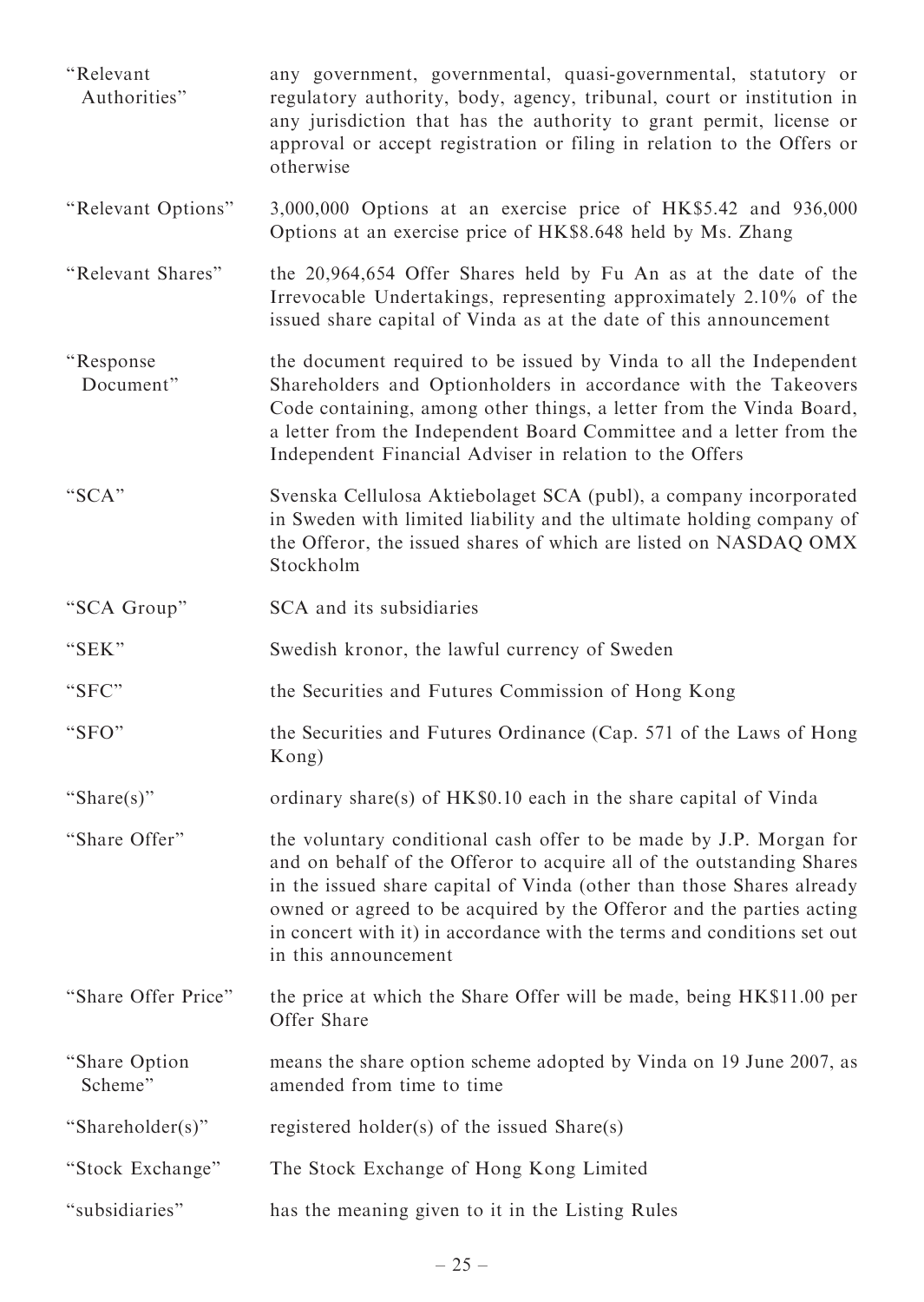| "Takeovers Code"           | The Codes on Takeovers and Mergers and Share Repurchases<br>published by the SFC                                                                                                                                  |  |
|----------------------------|-------------------------------------------------------------------------------------------------------------------------------------------------------------------------------------------------------------------|--|
| "Unconditional<br>Date"    | the date on which the Offers become or are declared unconditional in<br>all respects                                                                                                                              |  |
| "United States" or<br>"US" | United States of America                                                                                                                                                                                          |  |
| "US\$"                     | United States dollars, the lawful currency of the United States                                                                                                                                                   |  |
| "US Exchange Act"          | the United States Securities Exchange Act of 1934, as amended, and<br>the rules and regulations promulgated thereunder                                                                                            |  |
| "Vinda"                    | Vinda International Holdings Limited, a company incorporated in the<br>Cayman Islands with limited liability, the issued Shares of which are<br>listed on the Main Board of the Stock Exchange (stock code: 3331) |  |
| "Vinda Board"              | the board of Directors                                                                                                                                                                                            |  |
| "Vinda Group"              | Vinda and its subsidiaries                                                                                                                                                                                        |  |
| $\lq\lq 0$ $\lq\lq$        | per cent                                                                                                                                                                                                          |  |

For the purpose of illustration only,  $(i)$  the amounts denominated in US\$ have been translated into HK\$ at the exchange rate of US\$1 to HK\$7.78 and (ii) the amounts denominated in SEK have been translated into EUR at the exchange rate of SEK1 to EUR0.1153. Such translations should not be construed as a representation that the relevant amounts have been, could have been, or could be converted at that or any other rate or at all.

| By order of the board of directors of | By order of the board of directors of |
|---------------------------------------|---------------------------------------|
| <b>SCA Group Holding BV</b>           | Vinda International Holdings Limited  |
| <b>Jan Torsten FRIMAN</b>             | <b>Zhang Dong Fang</b>                |
| Director                              | Director                              |

Hong Kong, 9 September 2013

As at the date of this announcement, the Vinda Board comprises executive Directors, namely Mr. LI Chao Wang, Ms. YU Yi Fang, Ms. ZHANG Dong Fang and Mr. DONG Yi Ping; nonexecutive Directors, namely Mr. Johann Christoph MICHALSKI, Mr. Ulf Olof Lennart SODERSTROM and Mr. CHIU Bun (alternate director to Mr. MICHALSKI and Mr. SODERSTROM) and independent non-executive Directors, namely Dr. CAO Zhen Lei, Mr. KAM Robert, Mr. HUI Chin Tong, Godfrey and Mr. TSUI King Fai.

As at the date of this announcement, the board of directors of the Offeror comprises of Jan Torsten FRIMAN, Jan Lennart PERSSON, Iman DAMSTÉ, William Andrew VERMIE, Mukundkumar Ambalal AMIN and Duncan John PARSONS.